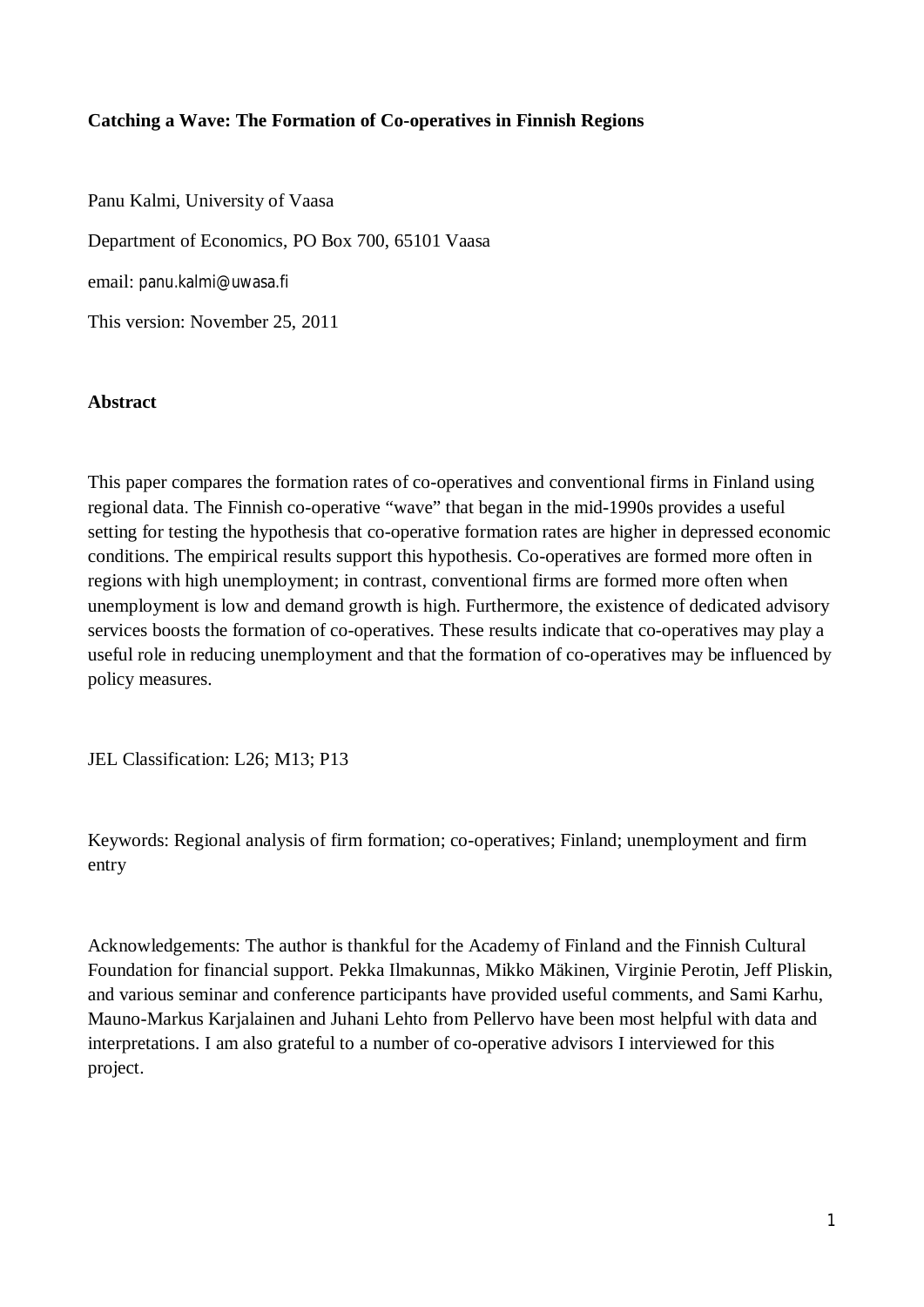#### *1 Introduction*

<u>.</u>

This paper compares the regional determinants of entry for co-operative firms relative to conventional firms. The entry and growth of co-operative firms has recently attracted considerable attention (e.g. Perotin 2006; Podivinsky and Stewart 2007; Arando et al. 2009; Gagliardi 2009a,b). A salient question in the literature is the role of unemployment in the formation of co-operatives, as studies have found mixed results. For instance, Russell and Hanneman (1992), Staber (1993) and Arando et al. (2009) have not found that unemployment to be related to the formation of cooperatives, whereas Conte and Jones (1991) and Perotin (2006) have.

Considering conventional firms, the relationship between unemployment and firm entry has been even more studied. One important strand of this literature focuses on the effect of unemployment on firm entry using regional data (e.g. Audretsch and Acs 1994; Reynolds et al. 1994; Carree 2002; Santarelli et al. 2009); however, the results have been fairly mixed. One advantage of using regional data in studying the relationship between unemployment and firm formation is that it usually gives sufficient statistical power to analyse the underlying hypotheses, especially when panel data are available. An even more important reason for the use of regional data is the potential for addressing policy relevant questions; for instance, whether promoting new firm formation may accelerate employment creation and how this is linked with the regional characteristics (e.g. Fritsch and Schroeter 2011).

In the literature on co-operatives, one deficiency has been that the studies have not used regional data and therefore have not been able to utilize cross-sectional variation in unemployment rates. An important innovation of the present study is that it uses data from 78 Finnish labour market areas from an 11-year period (1995-2005). The results are contrasted with the determinants of conventional firm formation in the same regions over the same period.<sup>1</sup> These results provide

 $<sup>1</sup>$  I will use the term "conventional firm" to denote any firms that are not co-operatives.</sup>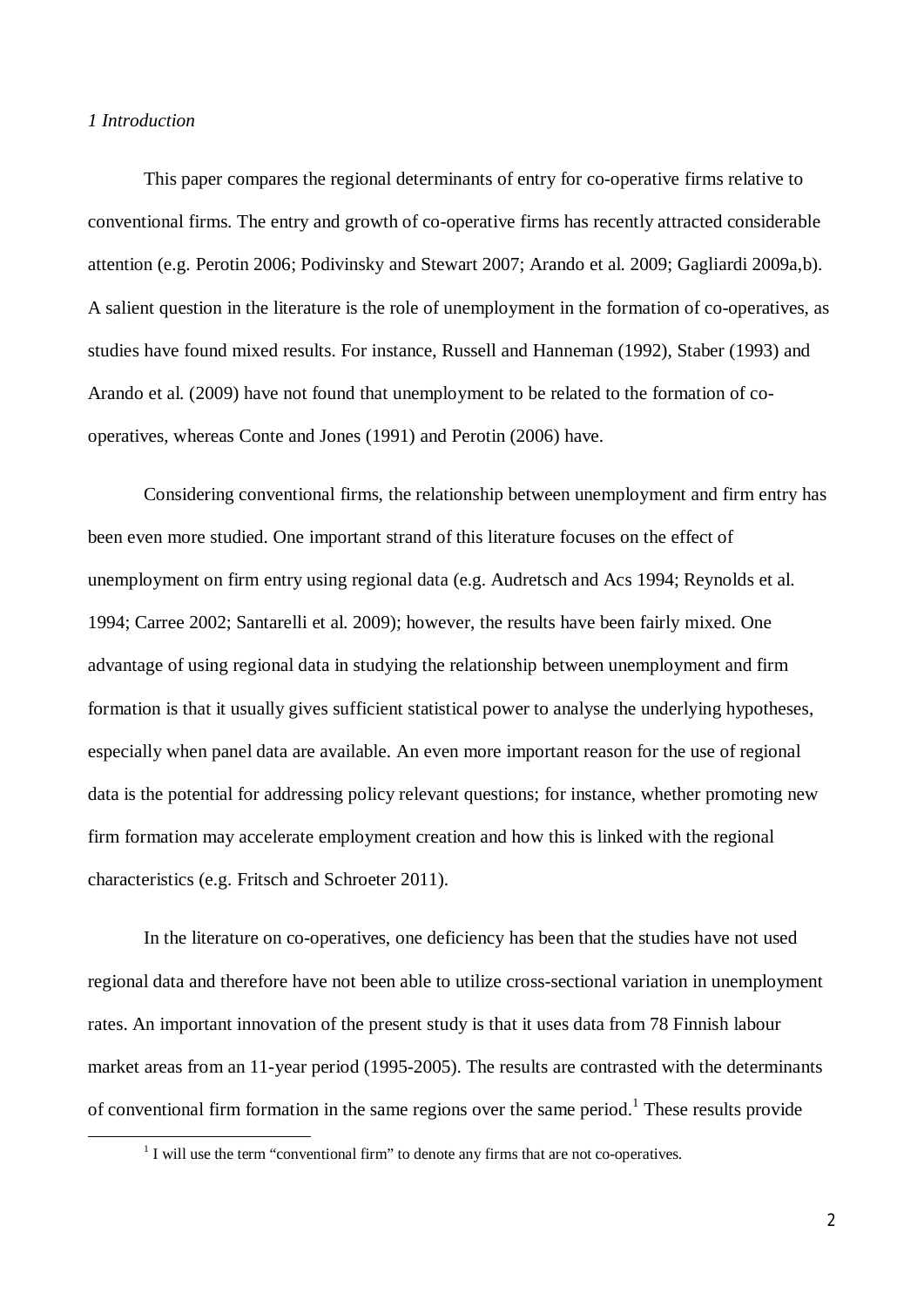useful information in determining whether particular enterprise forms may be more suitable in addressing the inequalities in regional economic performance.

Conversely, the literature on regional determinants of firm entry has not compared the determinants of entry across different legal forms. It would be interesting to see whether the result that the determinants of entry differ markedly across legal forms (Perotin 2006; Arando et al. 2009) stands when regional data are used.

There are several reasons why a study of new co-operatives would be of interest. Cooperatives, especially worker co-operatives, are an inherently democratic form of organization (Ellerman 1990; Dow 2003). The voting rights in co-operatives are divided equally according to the one member, one vote principle. Co-operative members are entitled to elect and dismiss their management. In worker co-operatives, this means that the workers who are under managerial authority also ultimately control that authority. This is probably the fullest expression of democratic relations in business. From a more instrumental perspective, co-operatives have been argued to be useful in employment creation (e.g. Estrin 1985; Ben-Ner 1988), although this point has been disputed (Staber 1993). In the context of the recent financial and economic turmoil co-operatives have been again promoted as a way of maintaining organizational diversity and to help to recover from the crisis (Birchall and Hammond-Ketilson, 2009; Borzaga et al., 2010). All this points out that there is a need for careful empirical research on the relationship between unemployment and co-operatives.

The efforts to analyse the reasons for co-operative formation have been hampered by the lack of data availability. The Finnish new co-operative wave that began in the late 1980s and which has produced more than two thousand co-operatives provides an excellent setting to test existing theories of co-operative entry. Further, data exist on both co-operative and conventional firm

**.**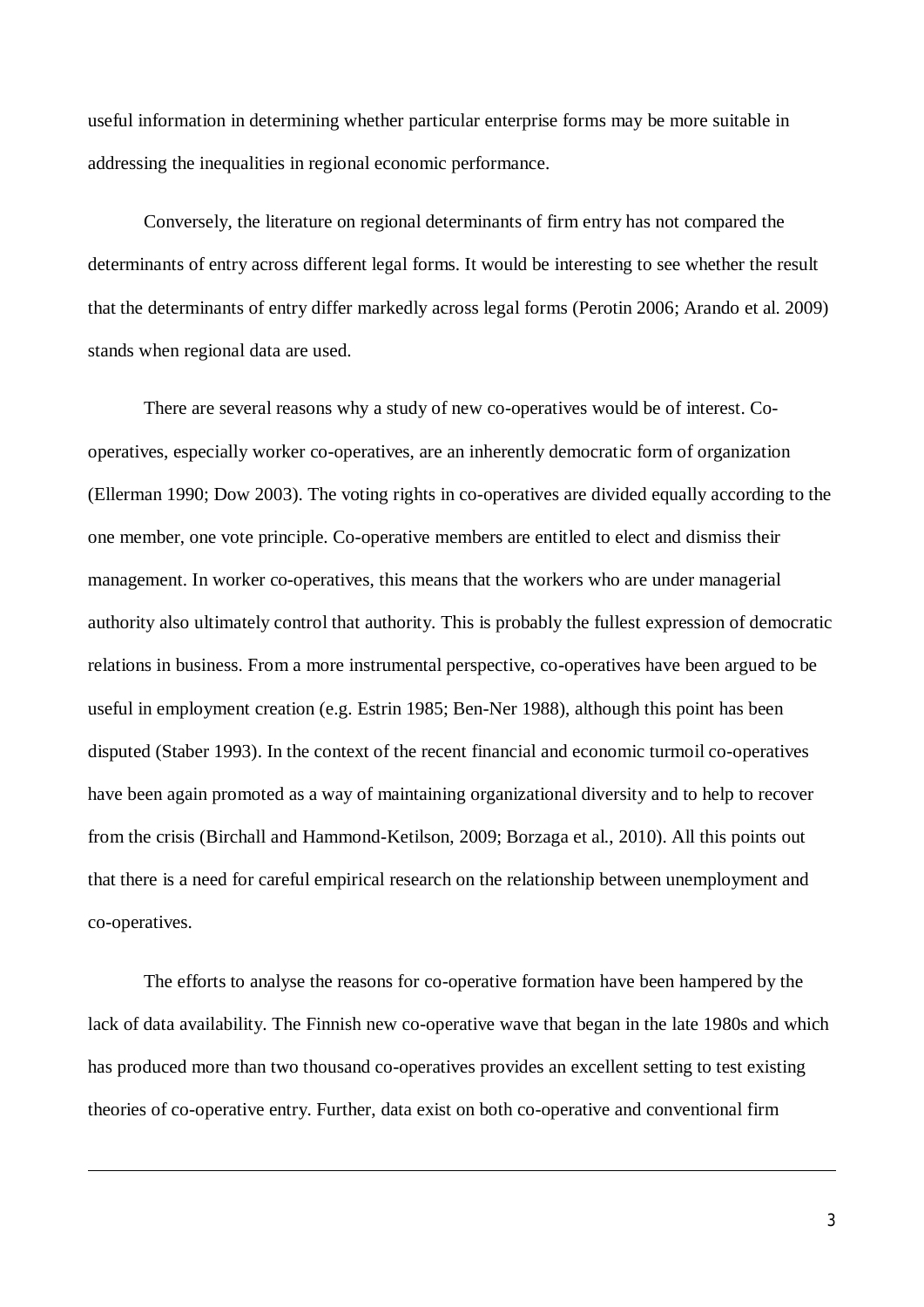formation, which allows for comparisons of the determinants of new entry at the regional level. Most of the co-operatives formed during this wave have been worker co-operatives whereas prior to the 1990s these were almost unknown in Finland.

In section 2 I discuss the reasons why potential entrepreneurs would want to set up cooperatives instead of conventional firms, how unemployment is related to the propensity to set up conventional firms and co-operatives, and what earlier empirical studies have found. In section 3 I briefly describe the institutional background: the role of co-operatives in the Finnish economy, the legislation of co-operatives, and economic development in Finland around the sample period. In section 4 I discuss the formation rates of co-operatives and compare them to conventional firm formations, and co-operative formation rates elsewhere. In section 5 I describe the data, and in section 6 I present the regression results. Section 7 concludes.

## *2. Conceptual framework and earlier empirical work*

#### *2.1 Reasons behind the formation of co-operatives*

Definitions of co-operatives are often somewhat elusive, because they exist in a wide variety of industries and legal definitions vary across different jurisdictions. In most European countries, there are large and established co-operatives that have been formed in the 19<sup>th</sup> and early  $20<sup>th</sup>$  century in the fields of banking, insurance, retail trade, and food production. However, there are also smaller and entrepreneurial co-operatives that have emerged in recent decades. Finland is an important case but not unique; other examples where new co-operative formations have been common, especially in the social sector, include Italy (Borzaga and Tortia 2006) and Sweden (Pestoff 2009). A typical feature of co-operatives is the rule of "one member, one vote", preventing concentration of control. Another common feature is that the division of surplus is related to the transaction relationship with the co-operative, rather than invested capital. Often this means that the surplus is divided equally among the members.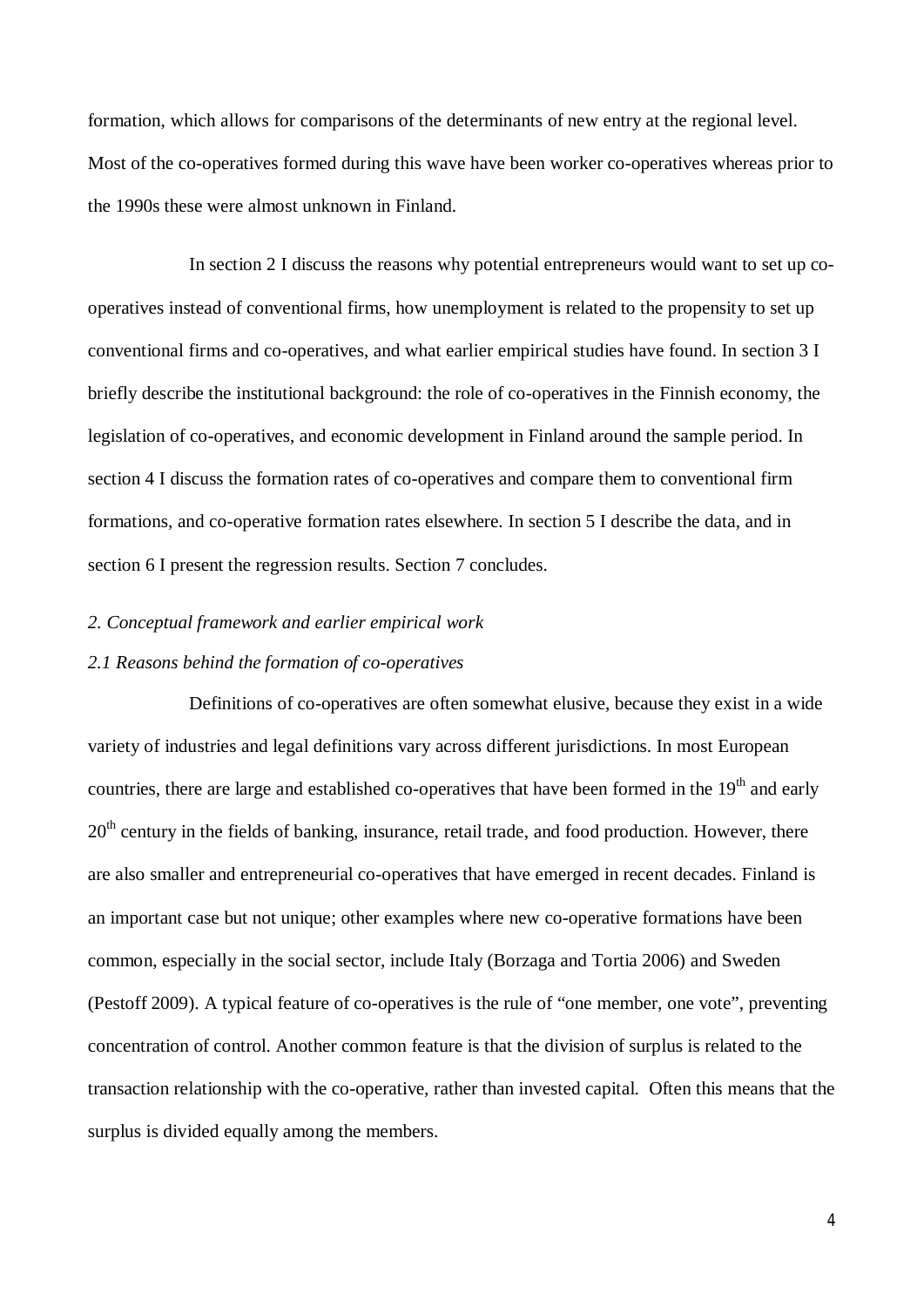There has been very little work attempting to explain the formation of co-operatives in economic terms. However, Conte and Jones (1991) provided a useful theoretical framework for analysing the formation of co-operatives (see also Conte 1986). In their model, which is an extension of the model of entrepreneurial choice proposed by Kihlstrom and Laffont (1979), an individual chooses from three alternatives: being in wage labour, being a co-operative member, or being an entrepreneur. Among these three alternatives, risk is lowest for wage labourers, who receive a steady income stream (their wage). Co-operative members have a more variable income than wage labourers, whereas entrepreneurs have the most variable income and thus highest risk. On the other hand, entrepreneurs have also the highest expected income, because they can fully appropriate the residual revenue. Co-operative members share the returns and thus reap some residual returns, and their expected income is higher than that of wage labourers. None of the alternatives dominates any other in the sense that it would be better than either alternative in both dimensions (give higher expected income and lower risk). The choice of the individual depends on his or her degree of risk aversion.

More recent literature on entrepreneurship has stressed other determinants than attitudes to risk, such as liquidity constraints (Evans and Jovanovic 1989), non-pecuniary benefits (e.g. Hamilton 2000), learning from parents (e.g. Dunn and Holtz-Eakin 2000), and human capital (e.g. Kim et al. 2006). Especially relevant in this context is Hamilton's (2000) result that entrepreneurs have on average significantly lower lifecycle earnings compared to the situation they were in paid employment; he explains this by the non-pecuniary benefits derived from entrepreneurship, such as "being one's own boss". It is conceivable that similar considerations may extend to co-operatives, although people who are attracted by co-operative membership may well be rather different than those drawn to self-employment. It is hard to find solid empirical evidence on these issues, but some useful information can be gleaned from Borzaga and Tortia's (2006) study on the Italian social sector. Their results indicate that being a member of co-operative is associated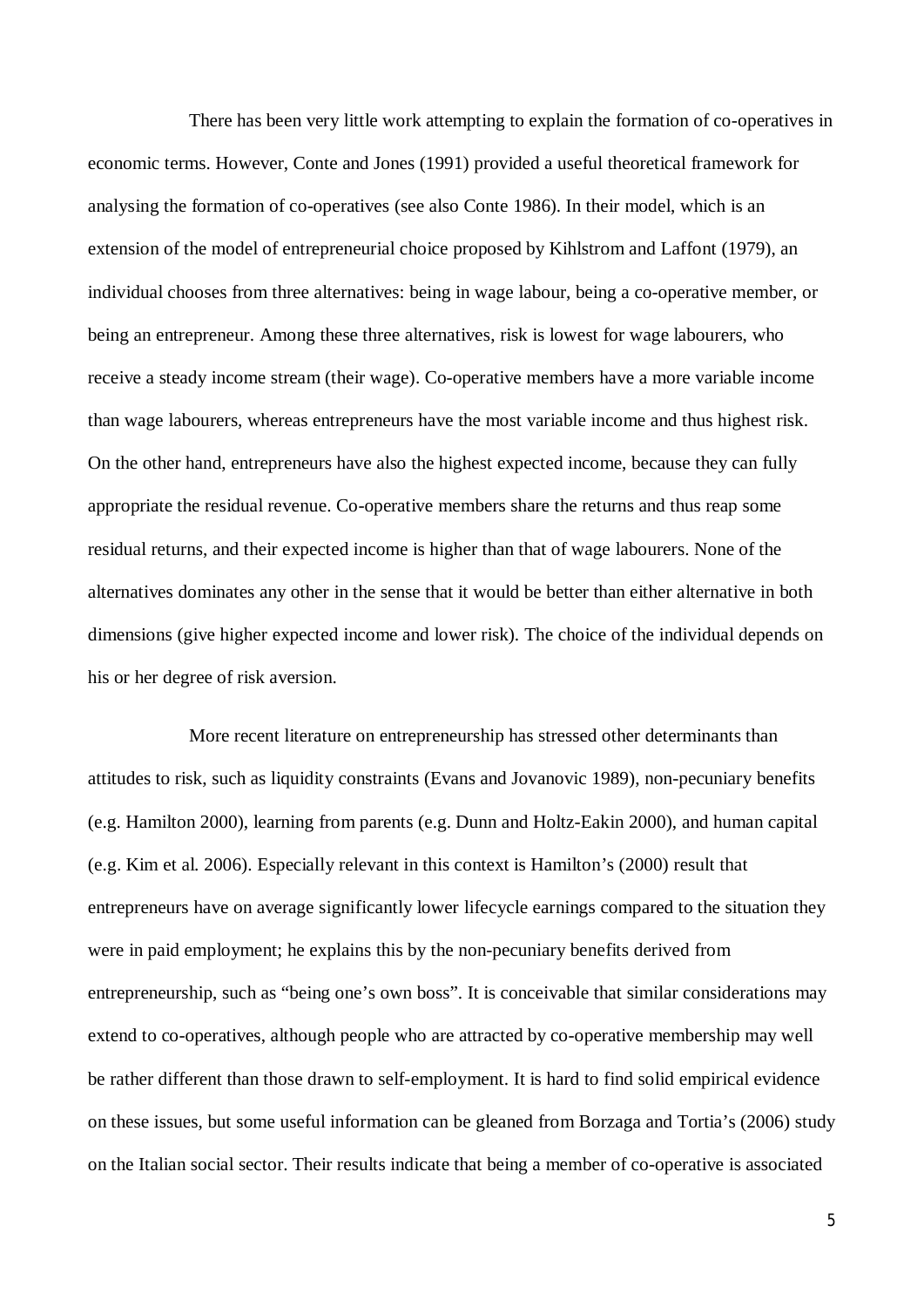with higher job satisfaction than being in paid employment in the public sector. They further find that the sources of the satisfaction are related to a higher degree of influence over work conditions in co-operatives rather than in paid employment. Working in co-operatives is associated also with better relations with colleagues than in paid employment, although wages are lower in cooperatives. Thus co-operatives can be expected to attract persons that value participation in decision-making and especially good social relations with colleagues over pay. In contrast, cooperative members have to make compromises over issues of work conditions with colleagues, contrary to self-employed, who have the ultimate decision-making power. Thus persons valuing especially independence could be expected to be more likely to become self-employed rather than members of co-operatives.

Even in conditions when the formation rates of co-operatives are unusually high, such as the Finnish case that is discussed in this paper, it remains true that many more entrepreneurial firms are set up than co-operative firms. In terms of the Conte and Jones (1991) model, this suggests that the desire for higher income and being the sole residual claimant dominates over the co-operative arrangement where both residual revenue and risk are shared. Alternatively, it may be the case that potential entrepreneurs value independence more than the arrangement where decisions have to be shared with co-entrepreneurs. A complication in setting up a co-operative is that it requires the joint effort of several individuals sharing the same goals (Dow 2003). From a collective choice point of view, it is much easier for an individual to set up a firm as a sole proprietorship or single-owned joint-stock company, and hire the necessary resources from the market, rather than share control rights. Hansmann (1996) has argued that the collective choice problems are the most important reason why worker co-operatives remain very rare compared to investor-owned and entrepreneurial firms.

*2.2 The effect of unemployment on the formation of conventional firms*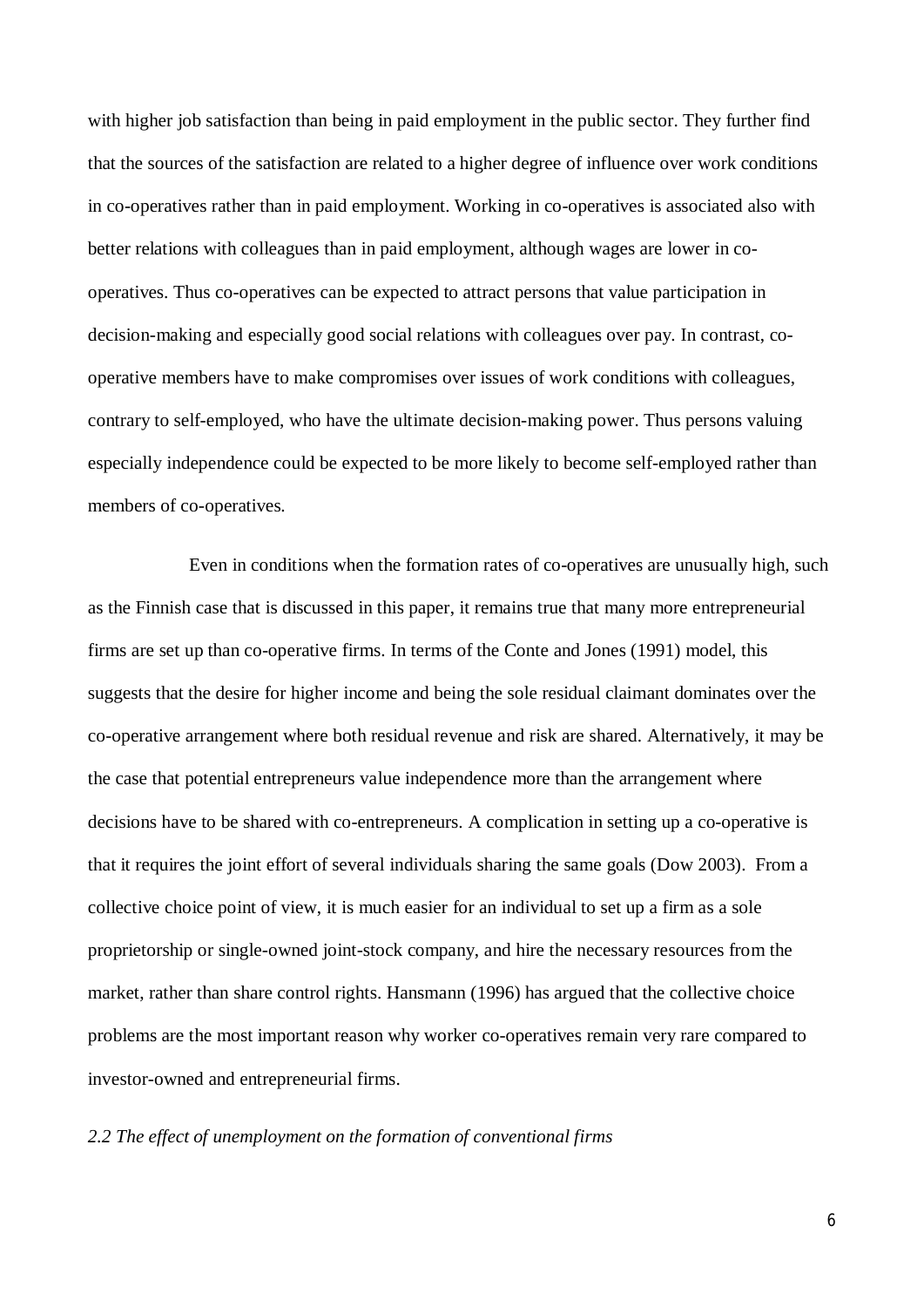Before investigating how the formation of co-operatives is related to unemployment, it is useful to review the literature on unemployment and formation of conventional firms. The so-called "push" hypothesis of entrepreneurial entry states that unemployed workers are induced to set up firms because their prospects in wage labour are unfavourable (e.g. Storey 1991). A corollary of this hypothesis is that at the aggregate level, higher levels of unemployment should be associated with higher levels of firm formation. However, the economic conditions that are characterized by high levels of unemployment may be otherwise unfavourable to firm formation; notably, they are usually associated with lower levels of aggregate demand. The so-called "pull" hypothesis of firm formation says that new firms are formed when potential entrepreneurs perceive market conditions to be favourable. High unemployment is not associated with buoyant market conditions, thus this hypothesis posits a negative correlation between unemployment and firm formation.

The difficulties of disentangling these "push" and "pull" effects is probably a major reason why the empirical results concerning the relationship between unemployment and firm formation have been inconclusive. Another reason for the disparity of results in early studies was that the types of data used in empirical estimations were often quite different, as discussed in Storey (1991). However, in Reynolds et al. (1994) the determinants of firm formation were analysed for six different countries and for two different dependent variables, and the results still differed: around one-half of the coefficients showed a positive and significant relationship, whereas there was also a negative relationship (for Italy), the remaining coefficients being insignificant. This lack of conclusive results, regardless of comparable methodology across countries, may reflect institutional differences. Kangasharju (2000) used a similar methodology using data for Finland for late 1980s and early 1990s, and reported evidence of a positive relationship in cross-sectional regression, but a mixed relationship when he used a fixed effects panel estimator. Ritsilä and Tervo (2002), using individual level data from around the same period, modelled the probability of becoming selfemployed. They found that the regional unemployment rate had no statistically significant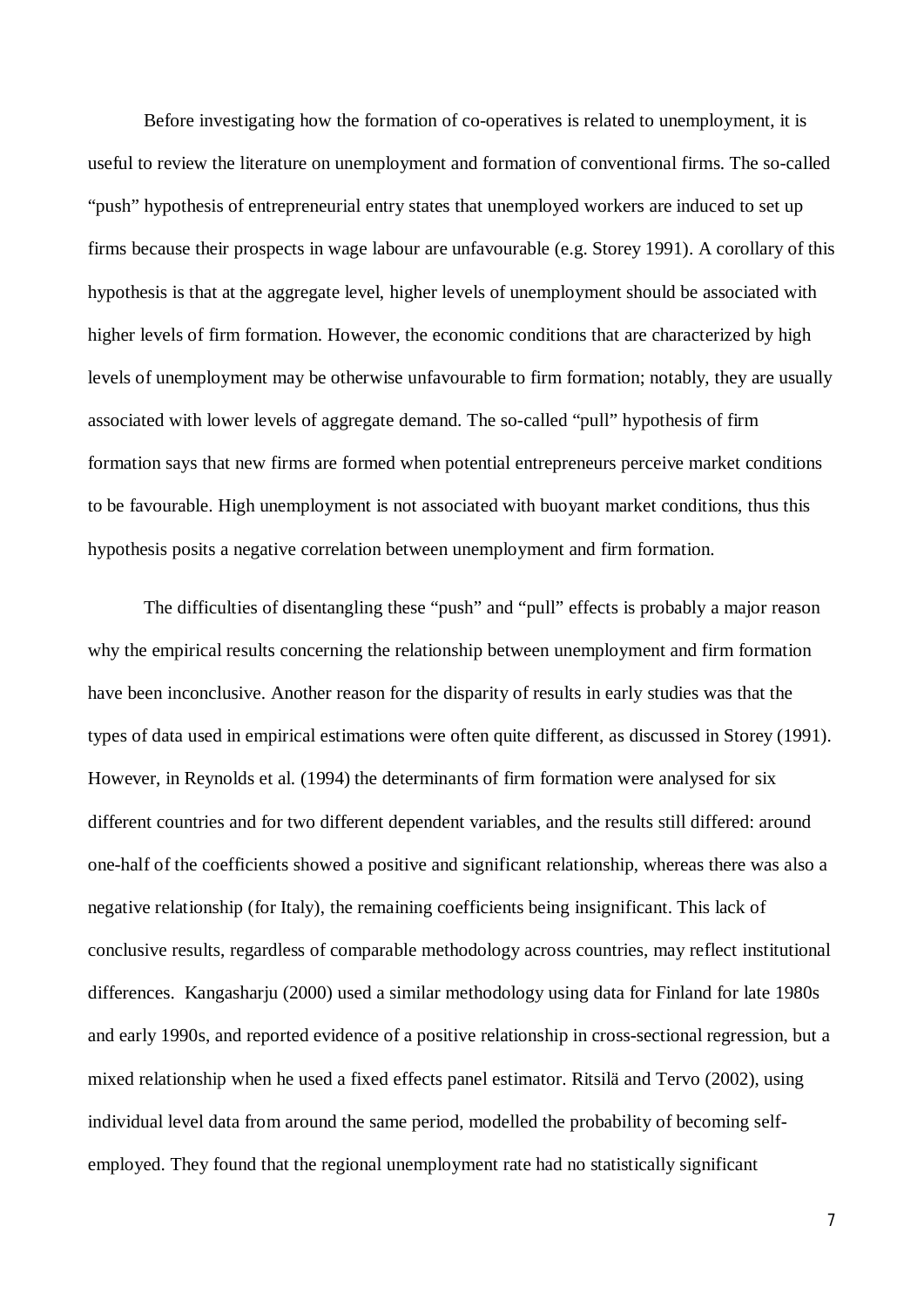association with the decision to become self-employed, whereas personal unemployment was found to have a positive and statistically significant relationship.

Subsequently, Audretsch and Fritsch (1999), using data for West Germany from late 1980s, demonstrated that the impact of regional unemployment differed across industries, and that the positive "push" effect of unemployment into firm formation operated mostly in industries with low capital intensity. However, Carree et al. (2002), using data for US service industries with low capital intensity, found little relationship between unemployment and firm entry. Santarelli et al. (2009) suggested another reason for inconclusive results may be that some studies have used net entry as the dependent variable, while others focus on gross entry. They found a *negative* relationship between regional unemployment and regional (gross) firm entry in Italy, but also a negative relationship between regional unemployment and regional firm exit, which translates into a *positive* relationship between unemployment and net entry.

#### *2.3 Effects of unemployment on the formation of co-operatives*

Similar issues around push and pull hypotheses of unemployment have informed the arguments of formation of co-operatives. The deterioration of labour market conditions during downturns may well push individuals to form co-operatives, whereas low demand conditions associated with unemployment reduce the incentives to form co-operatives. Therefore, it is difficult to predict what may be the overall effect of economic conditions on co-operative formations. However, the attractiveness of co-operative entrepreneurship relative to individual entrepreneurship may increase<sup>2</sup>, for the following reasons: 1) the availability of external finance is reduced during downturns, and this induces individuals to combine their forces; 2) the risk of bankruptcy is higher, and individuals may reduce their individual risk by sharing it; 3) the upside gains to be reaped are likely to be more moderate when economic conditions are depressed, so the incentives to set up

<sup>&</sup>lt;sup>2</sup> This means that even though at any point in the economic cycle more entrepreneurial firms are likely to be established than co-operatives, the ratio of co-operatives formed over entrepreneurial firms formed should be higher in economic downturns rather than upturns.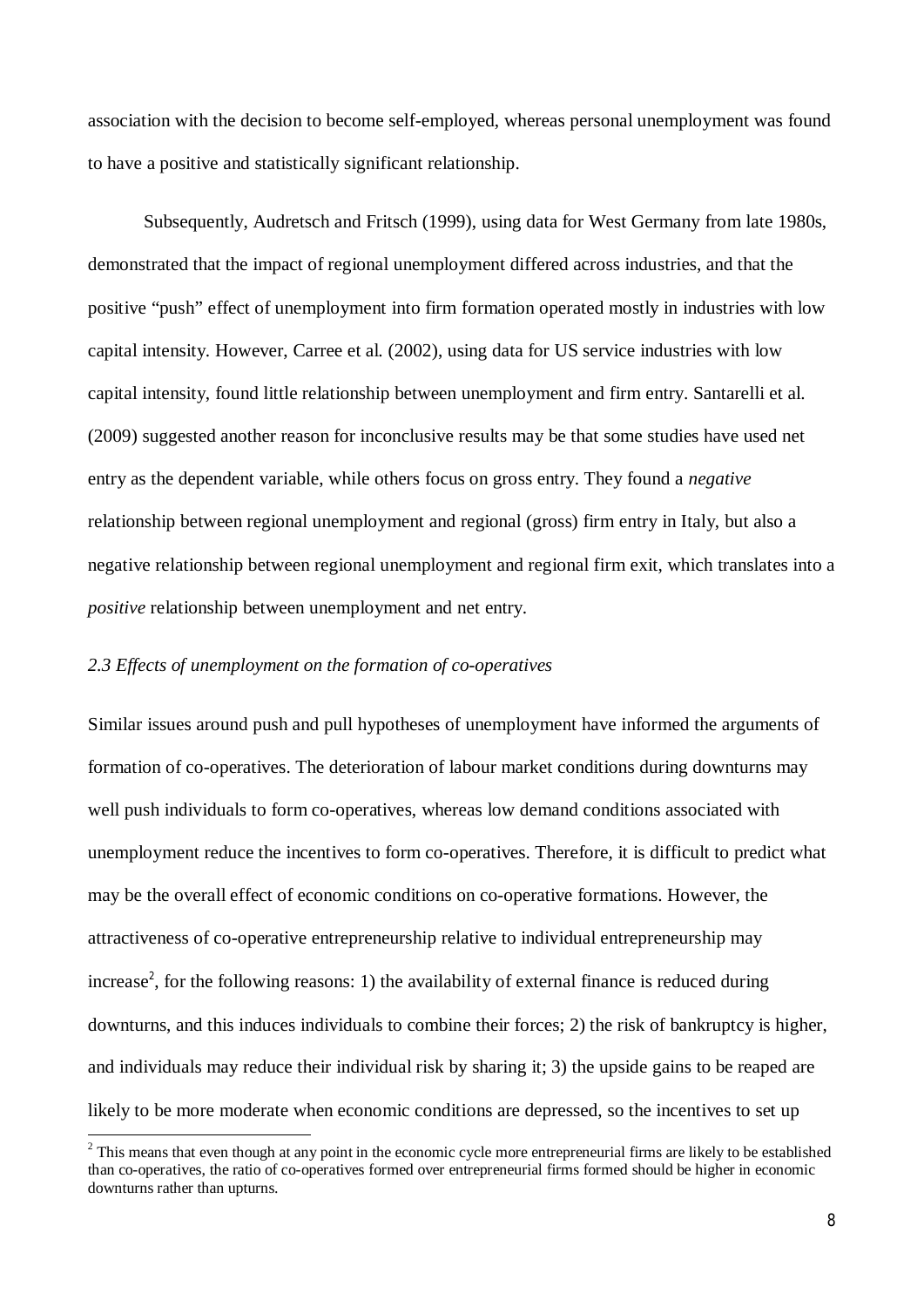entrepreneurial firms are lower (Conte and Jones 1991; Perotin 2006). Conversely, in buoyant economic conditions, when external finance is more readily available and business prospects are good, the formation rates of co-operatives relative to entrepreneurial firms should decline.

 The early empirical literature examining the relationship between unemployment and cooperative entry was inspired by the notion that co-operatives were supposedly formed more often during recessions, and that their creation might provide a solution to the problem of unemployment. Many of these studies explicitly referred to the context of the oil crises of the 1970s (e.g. Estrin 1985; Ben-Ner 1988). However, the first statistical analyses of the determinants of co-operatives' formation rates, using time-series analysis, often failed to provide clear-cut support for the hypothesis. Staber (1989), using data for Atlantic Canada and for a variety of different co-operative formations over a 48-year period, found no evidence that more co-operatives had been set up during periods of recession (for agricultural co-operatives, the relationship was negative). In another paper Staber (1993), using data over 70-year period, found no evidence that more worker co-operatives had been established in Atlantic Canada during recessions or periods of high unemployment. Russell and Hanneman (1992), contrary to their expectations, found a negative relationship between unemployment and the founding of worker co-operatives in Israel over a period of 38 years. More recently, Perotin (2006) found that unemployment and the formation of worker co-operatives in France are positively related, whereas GDP growth and worker co-operative formation are negatively related. For conventional firms the relationships are exactly the opposite, and this suggests that the determinants of co-operative formation differ markedly from conventional firms.

In sum, empirical analyses based on time-series analyses have so far provided rather contradictory evidence. Problems with this type of analyses include the difficulties of controlling for other confounding events, and also relatively small number of observations yielding insufficient statistical power.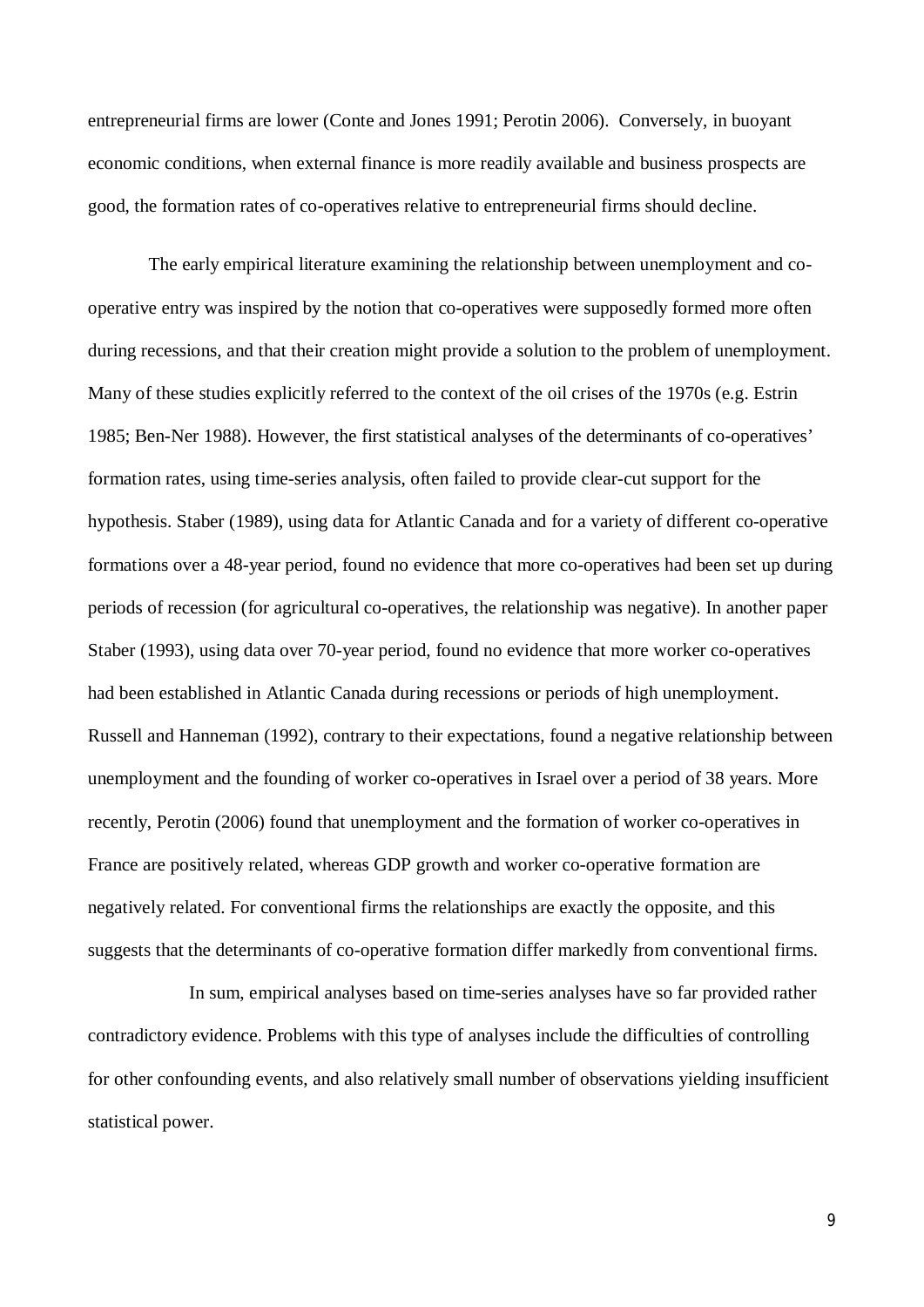There are fewer studies that have combined cross-sectional observations to time-series analysis in studying the relationship between unemployment and co-operative formation. Conte and Jones (1991) is the earliest such study. Using historical data from US states, they found a positive relationship between unemployment and the formation of worker co-operatives. More recently, Arando et al. (2009) compare the formation of co-operatives to limited-liability and publicly traded companies in 20 regions of the Basque country and within 17 industries. They find an insignificant coefficient for regional unemployment rate, whereas they find that the establishment of limited liability companies is positively related to unemployment whereas that of publicly traded companies is negatively related to unemployment. They also find a negative relationship between co-operative formation and GDP growth in the Basque country, suggesting that the formation of co-operatives may be countercyclical.

# *3 Institutional description*

Finland has traditionally had a very strong co-operative sector. The first Finnish cooperatives were established several decades later than in many other Western European economies, the first ones at the turn of the  $20<sup>th</sup>$  century, but development was so rapid that by 1920 the number of co-operatives relative to the population was higher in Finland than anywhere else, with the possible exception of Denmark (Gide 1922). The role of co-operatives in the Finnish economy has remained strong ever since. In 2008 the market share of consumer co-operatives in the retail trade was over 40%, and the market share of co-operative banks in retail banking was over 35%. In food production, the largest producers are co-operatives. One of the largest enterprises in forestry in the world is a Finnish co-operative, Metsäliitto, which was in 2004 also the largest agricultural producer co-operative in Europe. When the International Co-operative Alliance (ICA) compiled statistics on the 300 largest co-operatives in 2004, Finland topped the list both in terms of sales relative to GDP and number of co-operatives relative to population (Jones and Kalmi 2009). However, one important type of co-operative remained for a long time underdeveloped, namely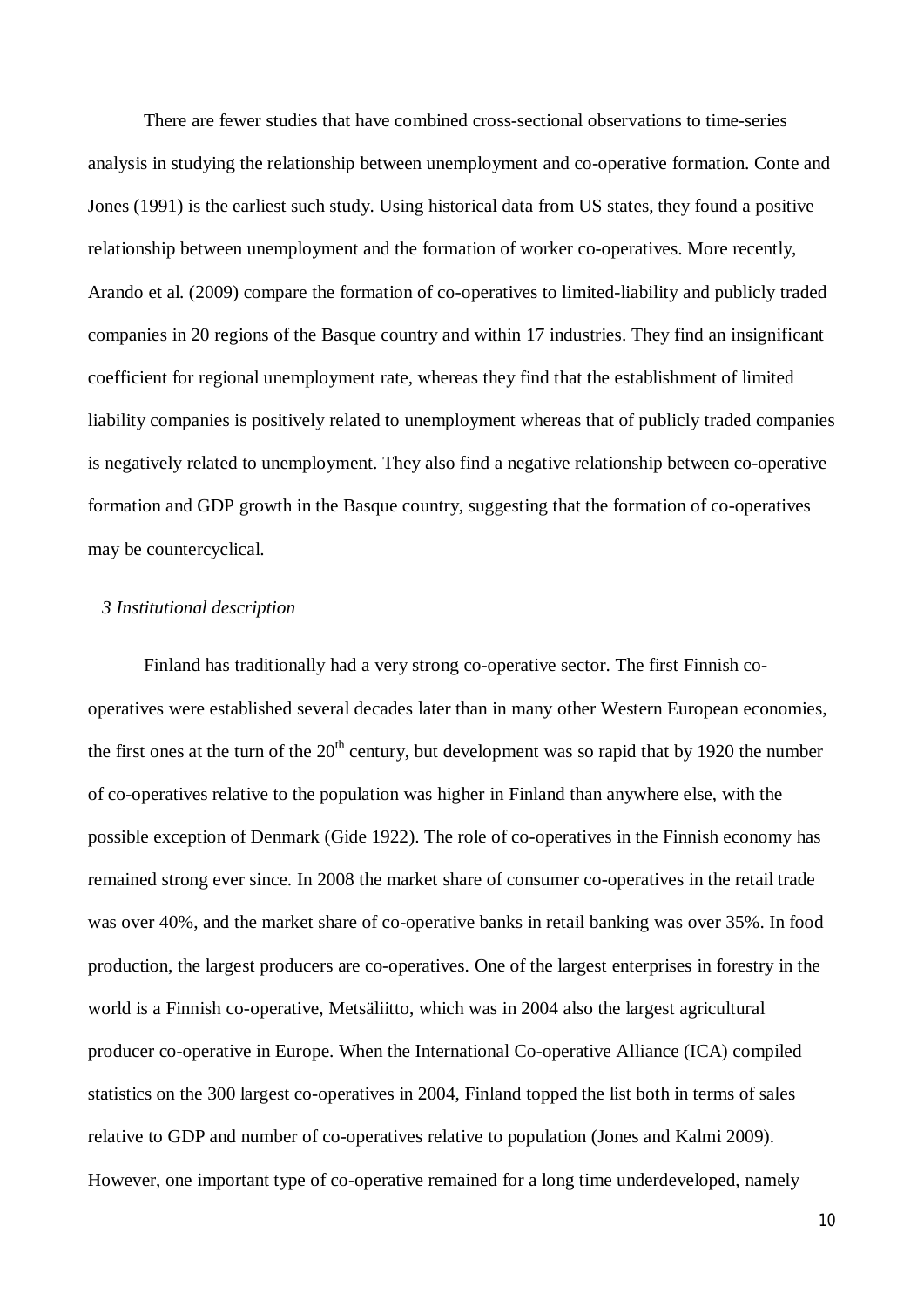worker co-operatives. While worker co-operatives have been relatively rare anywhere, in Finland they were virtually non-existent until the mid-1990s.

Under Finnish business legislation, co-operatives are rather distinct from other legal entities, such as joint-stock companies, partnerships or sole proprietorships. The residual revenues are divided by criterion other than ownership of capital. This criterion is determined by the type of transaction of the controlling group. In worker co-operatives the revenues are distributed in relation to work input. Measures for this may be, for instance, hours worked or outside billing. Purchasing co-operatives divide their residual in relation to purchases, marketing co-operatives in relation to products sold, etc. A fixed interest is typically paid to capital investments. However, decisionmaking follows a different pattern: Voting power is divided equally among members.

Other important differences also exist between co-operatives and joint stock companies. Cooperatives have no legally set minimum capital, while joint stock companies had a minimum capital of €8.000 at the time of our data collection. But this does not mean that the co-operatives would not have equity capital: in practice, co-operatives must have a certain level of it in order to operate.<sup>3</sup> However, the €8.000 minimum equity capital may discourage the formation of joint-stock companies especially in adverse economic conditions and lead instead to the formation of a cooperative. Another important difference is that co-operatives must have several founders. Until 2002, co-operatives required at least five members: after a change in legislation this has been decreased to three. More typically, however, co-operatives have seven to ten members. The reason why many co-operatives have seven or more members is that persons owning less than 15% of an enterprise are not regarded as entrepreneurs and do not lose their unemployment protection.<sup>4</sup>

**.** 

 $3$  Due to the problems of asymmetric information, it is not possible for co-operatives to operate solely on debt financing. In such a case the debtors would bear all the operational risk while the co-operative members would reap all the potential gains, giving them incentives to choose excessively risky projects. For an applicable model see Bowles and Gintis (1993).

<sup>&</sup>lt;sup>4</sup> However, this rule applies to co-operatives and joint-stock companies alike.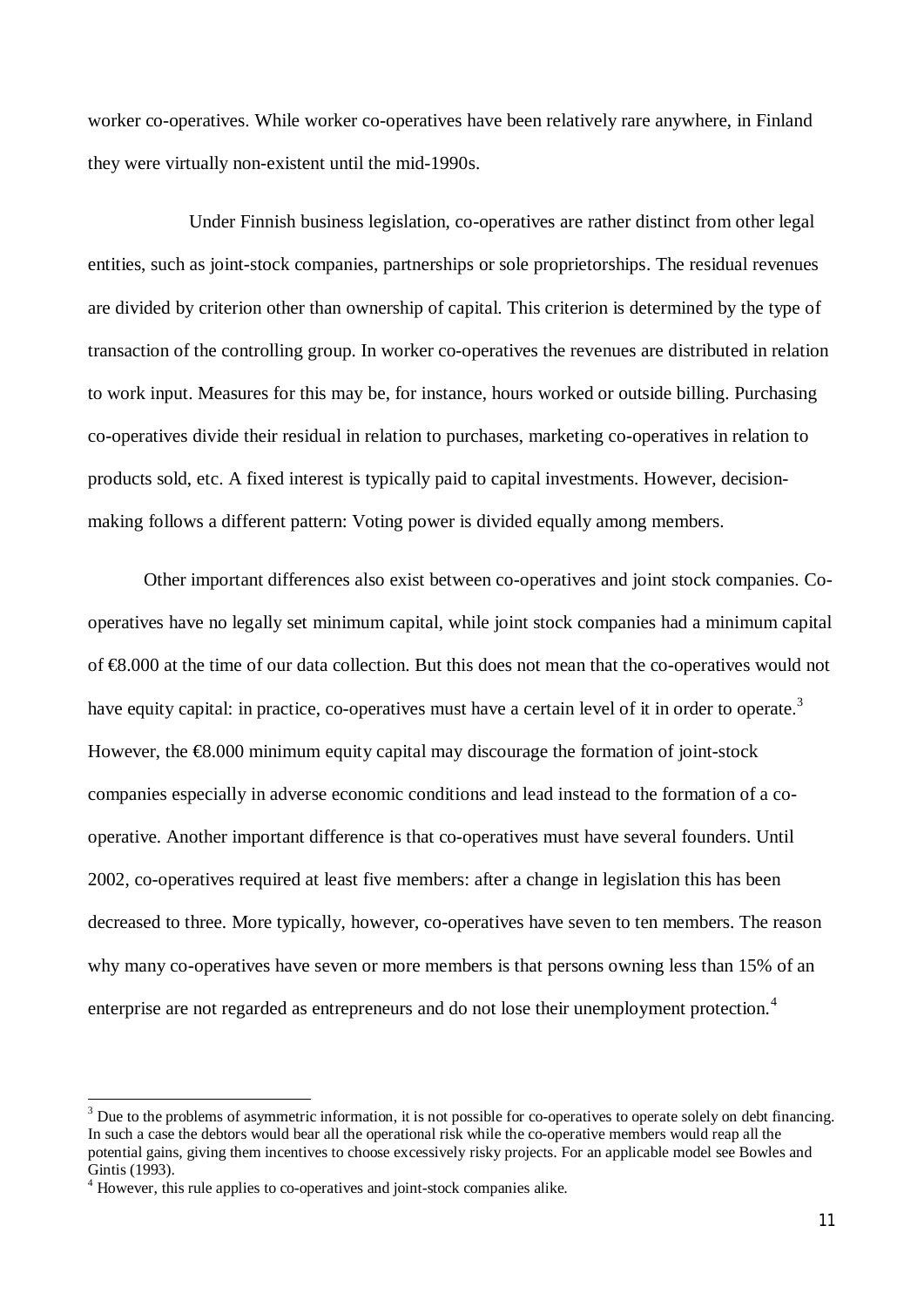In Finland, the starting point of the co-operative "wave" has often been identified as coinciding with the Great Finnish Depression in the early 1990s. Prior to the economic crisis that began in 2008, this was the most severe depression in any OECD country since World War II. In 1990-1993 the unemployment rate soared close to 20% and GDP plummeted by 14% (Kiander and Vartia, 1996). This is consistent with the observation that co-operatives waves elsewhere have often coincided with depression, as with America's Great Depression in the 1930s (Conte and Jones 1991) or the 1975 oil crisis in Western Europe (Ben-Ner 1988). However, it is worth noting that the formation of co-operatives and especially worker co-operatives actually accelerated only in 1994- 1995, when the economic recovery was already well under way, although the national unemployment rate remained high (over 10%) throughout the 1990s. Between 1993 and the subprime crisis of 2008, the Finnish economy was among the fastest growing among the OECD countries.

The increase in the formation of co-operatives took place even though there were no strong public policy measures supporting it. As will be explained later on, many regional projects promoting co-operatives were partly funded by public sources, because they were seen having the potential of reducing unemployment; however, there were no centralized public policy programmes to specifically promote the establishment of co-operatives. In Finland, there is a system of regional public advisory services promoting firm formation; however, often these advisors do not have sufficient familiarity with co-operatives to suggest their formation, even when that would be the best option; instead, the advice is focused on more 'standard' forms (joint-stock companies, partnerships and proprietorships). Therefore, the role of private initiatives and individuals dedicated to co-operatives was crucial in launching the relevant advisory services.

#### *4. Formation rates of co-operatives*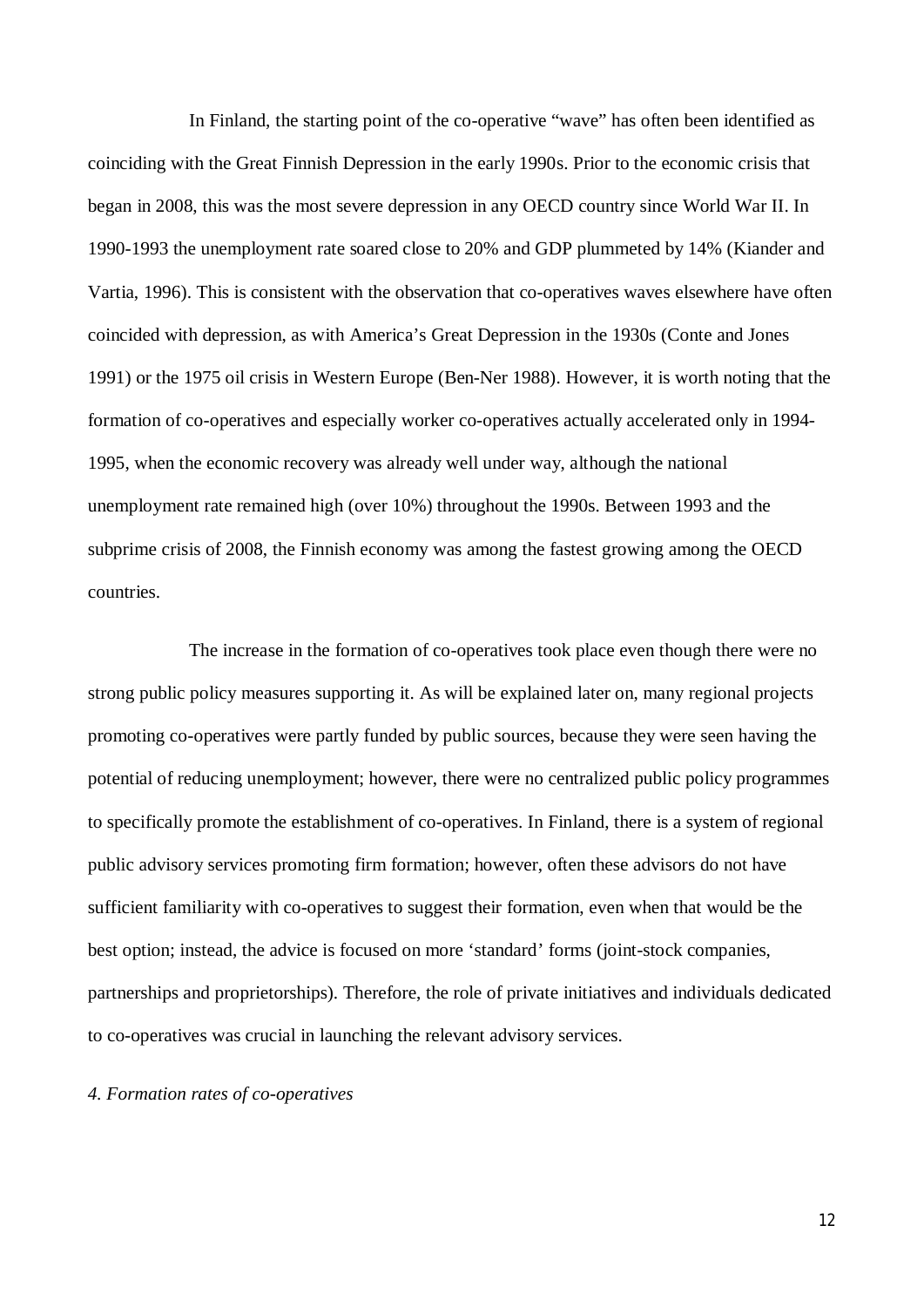For the present research I have used data on co-operative formation from the Finnish Cooperative Confederation Pellervo, originally obtained from the Finnish National Board of Patents and Registrations. All co-operative formations from 1988 to 2005 are included. This compares favourably to earlier literature that has mainly relied on various unofficial records of co-operative supporting organizations.

Table 1 presents the formation rates of co-operatives in three groups: 1) infrastructure cooperatives; 2) worker co-operatives; and 3) other co-operatives. The first group includes cooperatives that are geared towards improving elements in the infrastructure of their members, but are not engaged in independent business and do not trade with outsiders. By far the largest group of infrastructure co-operatives are water co-operatives. These take care of the water supply in rural areas that are outside of municipal infrastructure networks. Other infrastructure co-operatives include antenna co-operatives and pier co-operatives. It is characteristic of all these co-operatives that they operate in rural areas where the municipal infrastructure is deficient. Such co-operatives are not included in the regression analysis below because I wanted to focus on co-operatives' business aspect.

#### [TABLE 1 AROUND HERE]

Worker co-operatives are rather diverse. They include co-operatives that provide low-skill services, such as cleaning and household work, or repairs and maintenance. Co-operatives are also becoming popular in the social sector. Kindergartens or homes for the elderly are organized as cooperatives and run by their employees. Among the university-educated, co-operatives have become common for instance in the information technology, education and cultural sectors as well as various other professional domains (e.g. architecture, translating, consulting). It is worth noting that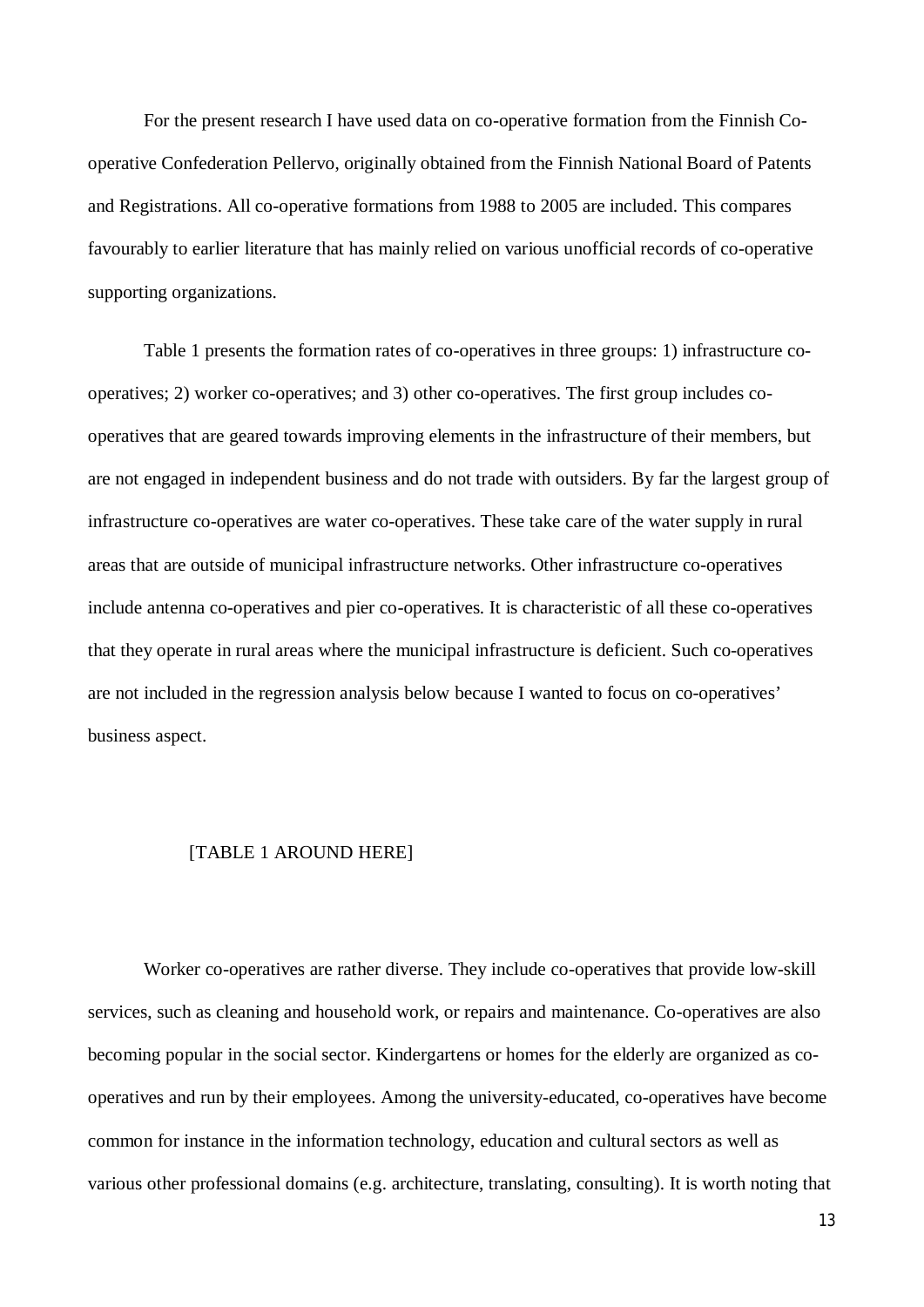virtually all worker co-operatives operate in the service sector; there are no worker co-operatives in the Finnish manufacturing sector. In addition, almost no co-operatives have been formed through employee buy-outs: nearly all of them have been created *de novo*.

The third group is equally diverse. It includes various co-operatives that bear resemblance to more traditional types, for instance, marketing co-operatives in the food sector (especially in organic products) or co-operatives that purchase agricultural inputs. However, these work typically on a much smaller scale than their long-established counterparts in the traditional co-operative sector. A fairly common group of co-operatives are marketing co-operatives for handicraft production. Another example are tourist co-operatives, which are joint enterprises of entrepreneurs in the tourism sector. There have also been changes in the types over time. In the early 1990s, food purchase co-operatives and financial co-operatives, typically trading on the stock markets, were common, but their popularity waned after the recession.

Only a handful of co-operatives had been established during the few decades preceding 1988.<sup>5</sup> Between 1988 and 1993 most co-operatives that were established were infrastructure cooperatives. The rate of establishing infrastructure co-operatives has remained quite stable throughout the period, although since 2003 it seems to have increased to a new and higher level. Only 10 worker co-operatives were established before 1994, but since then the number increased sharply, peaking in 1997 when 153 worker co-operatives were formed. After 2000 the rate of formations decreased somewhat and less than 100 new worker co-operatives were established annually. The remaining category, non-worker and non-infrastructure co-operatives were more common than worker co-operatives until 1994, after which their formation rates, too, increased and surpassed those of infrastructure co-operatives; however, in later years they decreased below the formation rates of infrastructure co-operatives. Overall, formation rates were relatively stable until 1995 after which formations increased sharply, reaching a high point in 1998 when 264 co-

<sup>&</sup>lt;sup>5</sup> The previous wave of co-operative formation took place mostly from the 1900s through 1920s.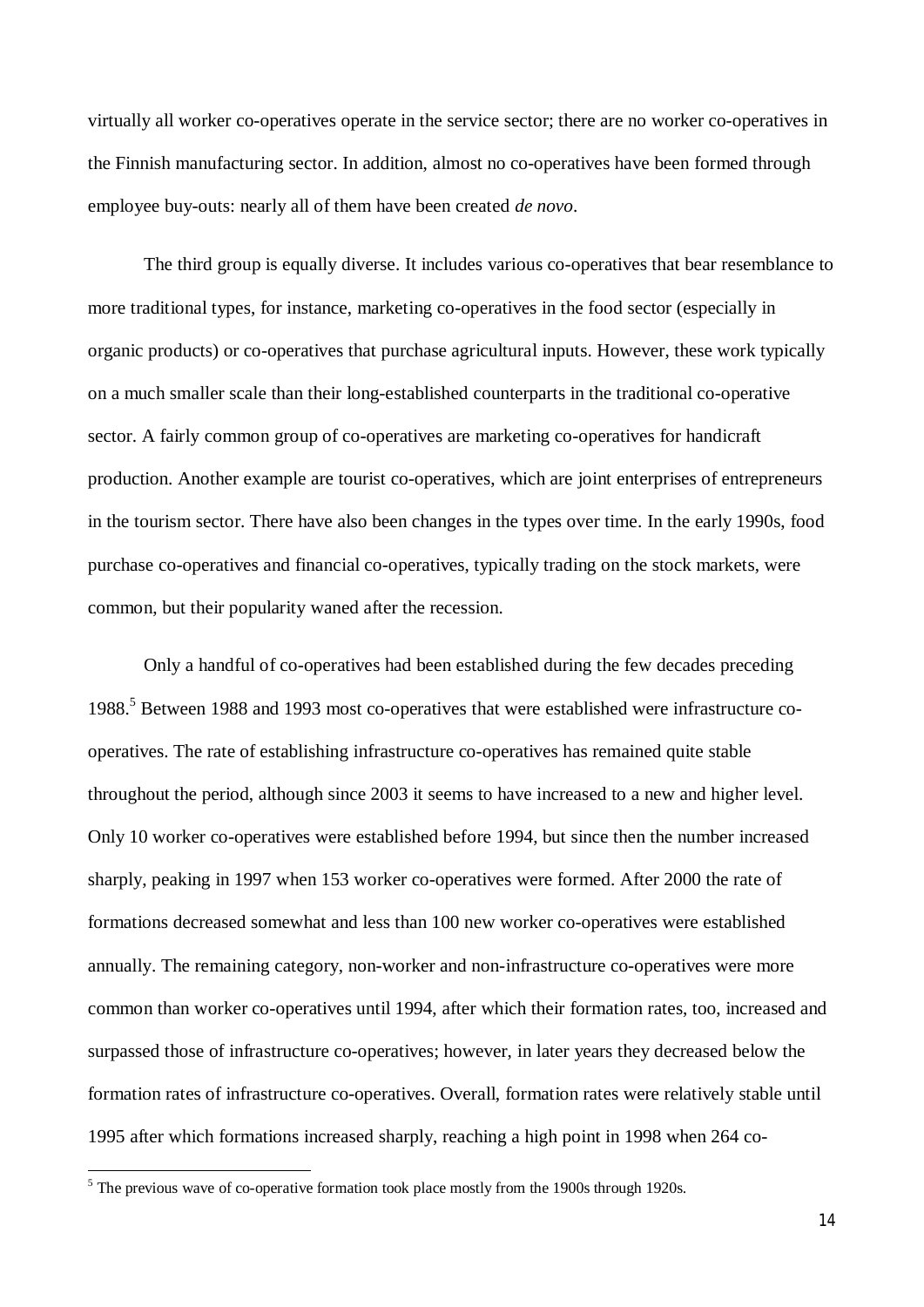operatives were formed (including 129 worker co-operatives). The formation rates dipped in 2001 and 2002 but increased again in 2003. Altogether 2632 co-operatives were formed from 1988 to 2005, of which 1115 were worker co-operatives, 752 infrastructure co-operatives, and 765 other cooperatives (various co-operatives owned by customers or suppliers).

The Pellervo data also include information on co-operative exits, but, these data appear unreliable. For instance, only 7 co-operatives are said to exit before 1999, although by that time 985 new co-operatives were formed. Such a low rate of exit is somewhat implausible. One explanation might be that inactive firms may have remained in the register. They are also removed from the register fairly sporadically, which means that the timing of exit does not necessarily reflect the time when operations ceased, but rather the clean-up efforts of the register authorities. However, there is some evidence for Finland that co-operatives may be more resilient than other types of enterprises.<sup>6</sup> Karjalainen (2009), citing evidence released from Statistics Finland, shows that between 2003 and 2008 only 0.03% of existing co-operatives disappeared through bankruptcy, whereas the corresponding figure for joint-stock companies was 0.86%. While bankruptcies of co-operatives are rare, the most typical reasons for their exit are inactivity – the co-operative never really gets out of ground or the operations gradually wane –or the co-operative is merged with another enterprise. In some cases (albeit rarely) co-operative is transformed into a joint-stock company.

 Because I have reservations on the accuracy of the exit measure, I do not use exit of cooperatives either as a dependent or independent variable. However, exits have been taken into account when constructing the measure of co-operative density.

Figure 1 shows the regional distribution of co-operative formation in 1995-2005, relative to 1,000 persons in labour force. For demonstration purposes, I use a rougher regional classification system than in the analysis: a division into 21 regions (*maakunta*) instead of 78 regions (*seutukunta*)

<u>.</u>

<sup>&</sup>lt;sup>6</sup> Such evidence is consistent with research from other contexts showing that co-operatives have better survival propensities than conventional firms; see Ben-Ner (1988) and Perotin (2004).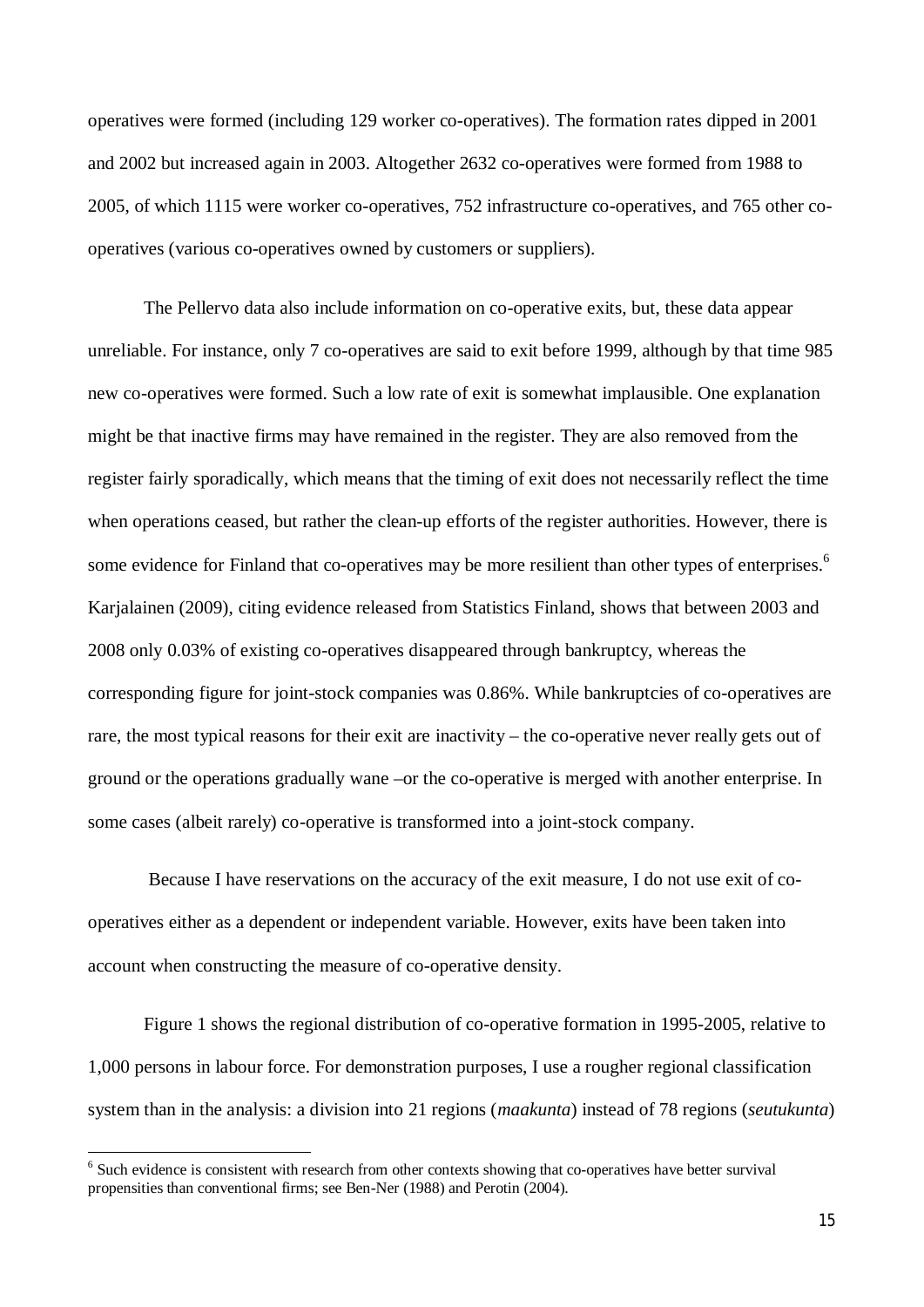Figure 1. Regional distribution of co-operative formation rates: number of co-operatives formed per 1,000 persons in labour force in 1995–2005, annual averages



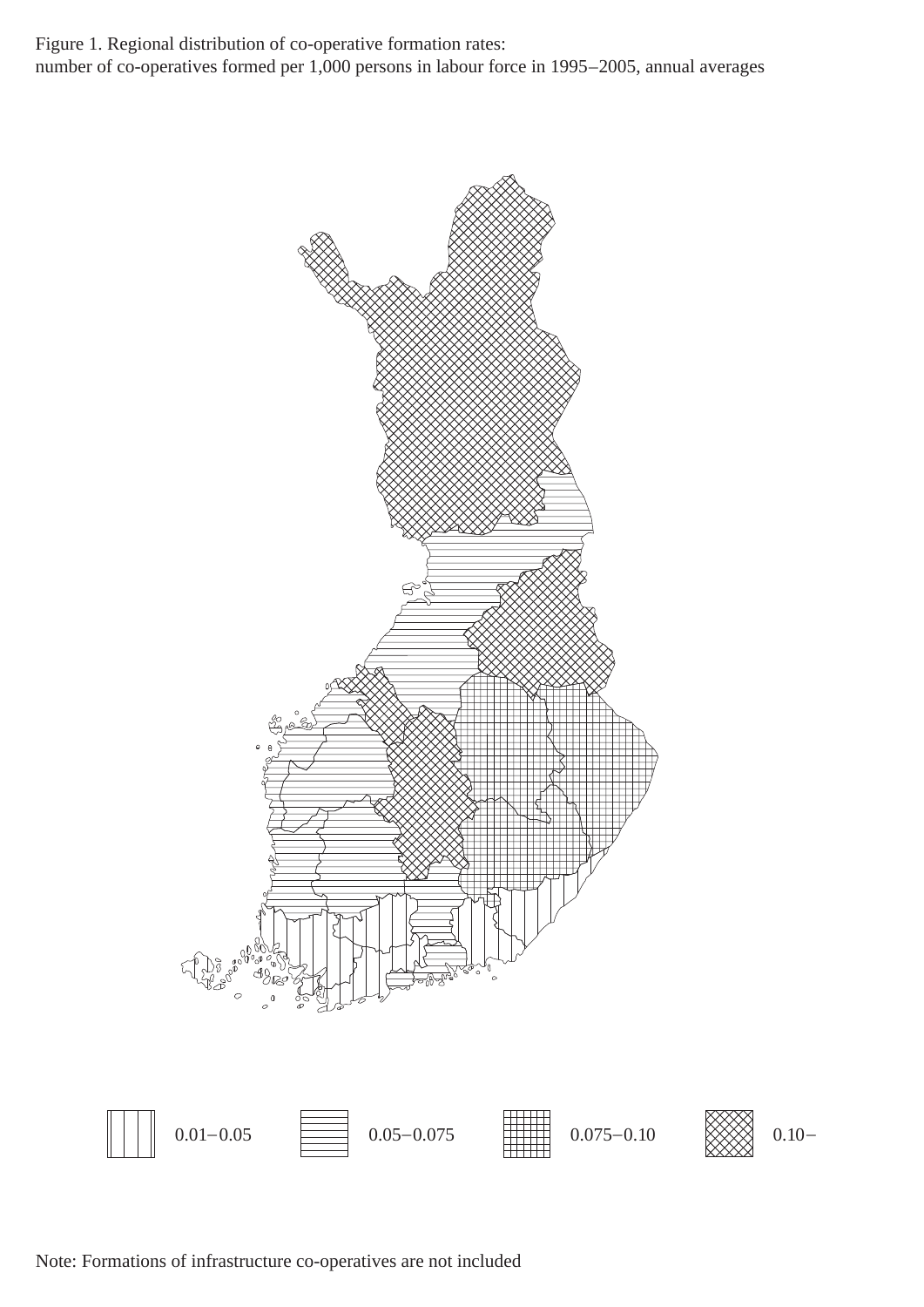is used in the regression analysis. The figure shows that the formation rates of co-operatives tend to be lowest in southern and south-western areas of the country, the wealthiest and economically most active, and are the highest in the central, eastern and northern areas, regions characterized by relatively high unemployment and lower than average per capita income.

For comparison, Figure 2 presents the regional distribution of conventional formation also in the 1995-2005 period, relative to 1,000 persons in labour force.<sup>7</sup> The regional pattern of conventional firm formation is quite different from co-operatives: formation rates of conventional firms are the highest in southern and south-western areas, and lowest in some of the economically depressed regions where the formation rates of co-operatives were high, especially Kainuu and North Karelia in eastern Finland. However, there are also some similarities across the founding rates: for both conventional firms and co-operatives, the founding rates are relatively high in Lapland (the most northern area of Finland), and low in south-eastern parts of the country.

#### [FIGURE 1 AND FIGURE 2 AROUND HERE]

The formation rates of co-operatives in Finland are relatively high compared to those reported in other studies; in particular, in per capita terms they are many times higher than those reported for the UK in Podivinsky and Stewart (2007), for France in Perotin (2006), for Atlantic Canada in Staber (1989), and for Israel in Russell and Hanneman (1992). However, the formation rates of worker co-operatives in the Basque Country of Spain in 1993-2003, as reported in Arando et al. (2009), are similar or even higher than those of Finland. With the exception of Arando et al. (2009), other studies have not received their data on co-operatives from official sources, so it is possible that they have underestimated the formation rates. This may be especially true of those

**.** 

 $<sup>7</sup>$  The source for these data is Statistics Finland; the data source is described below in section 5.</sup>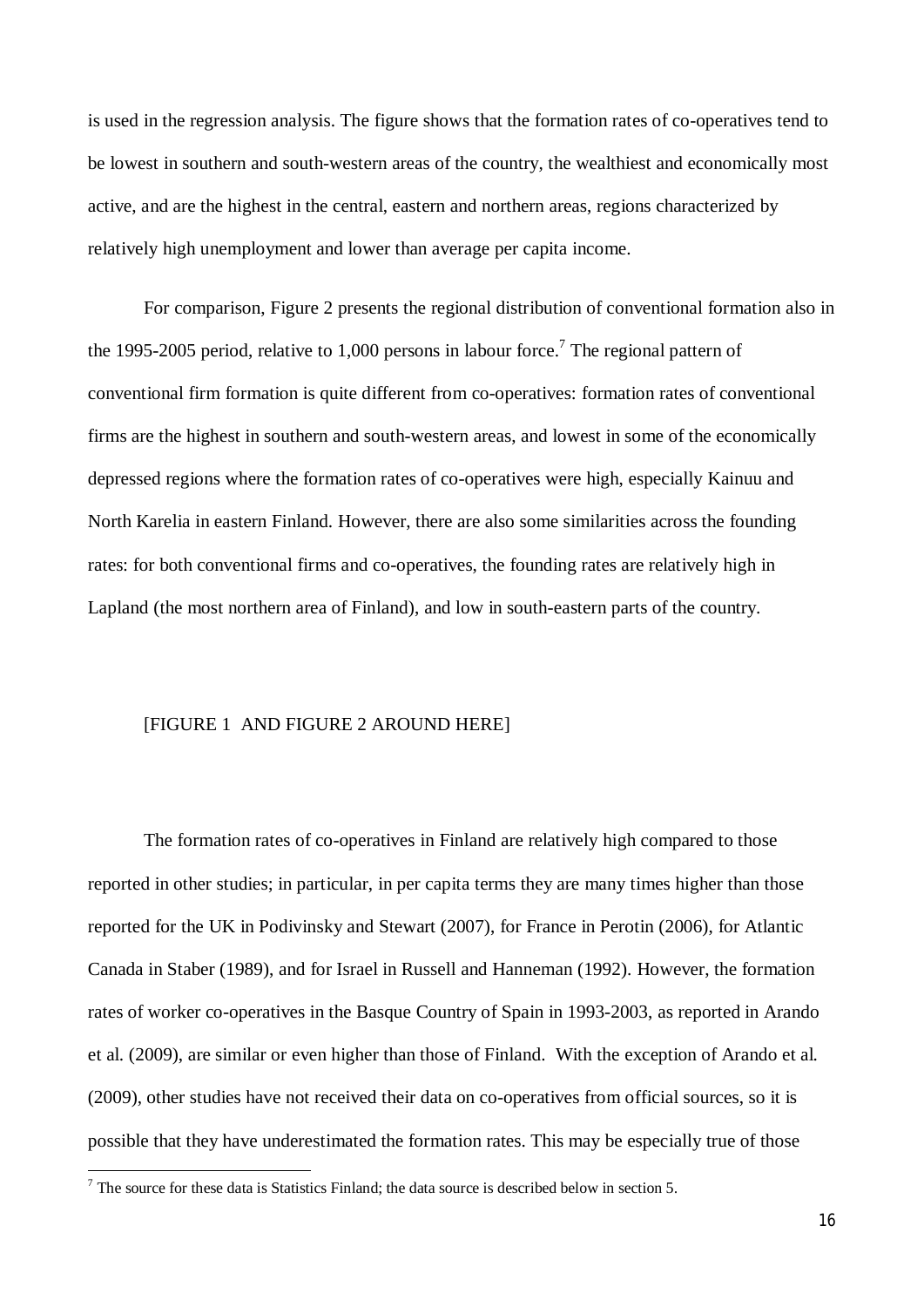Figure 2. Regional distribution of firm formation rates: number of new firms formed per 1,000 persons in labour force in 1995–2005, annual averages





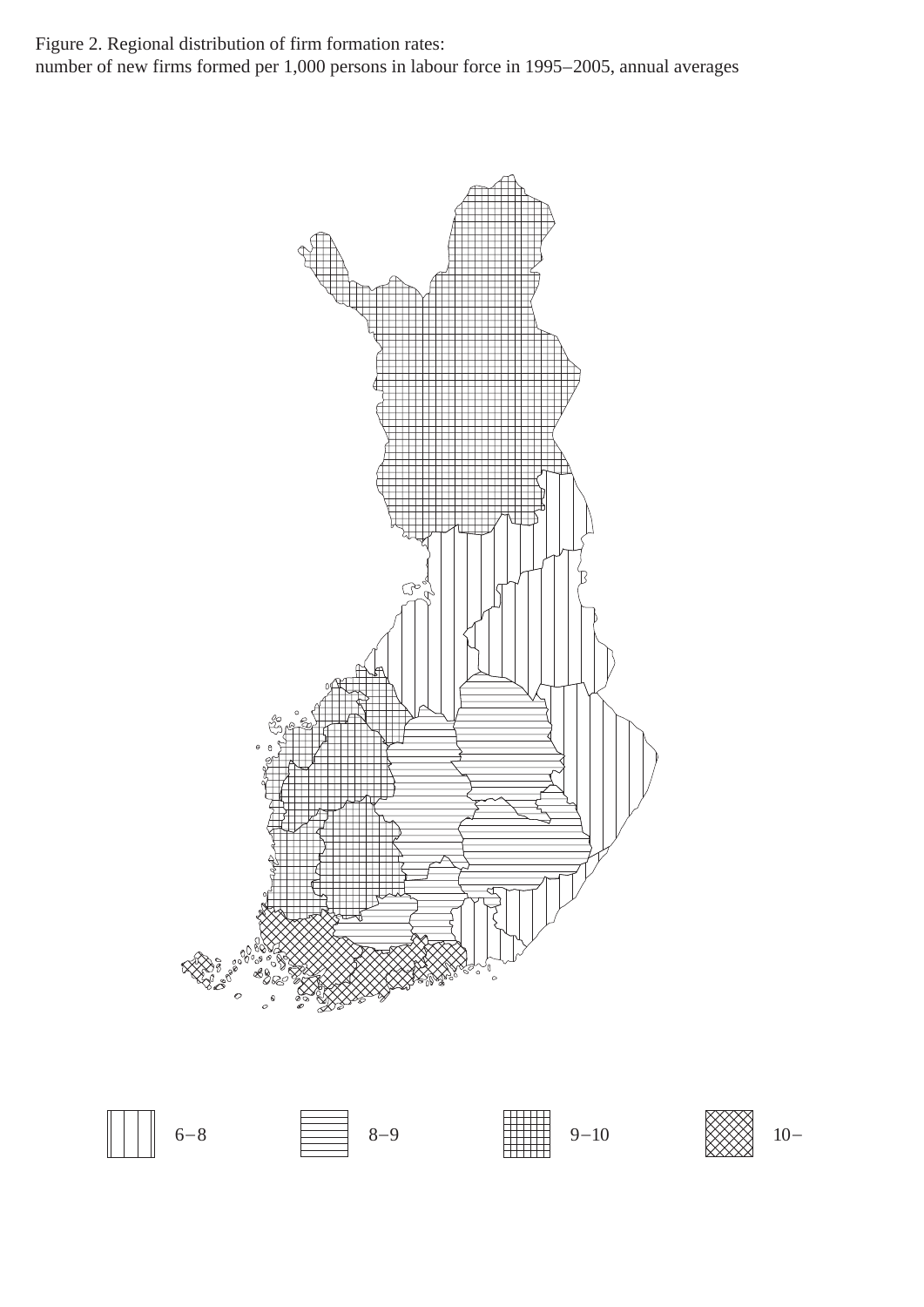studies that have tried to identify co-operative formation over a long period. However, none of the studies indicate the possibility of serious underestimation. Further, since formation rates are known to vary considerably over time, the choice of period obviously matters. The period from 1945 to 1988 in Finland was a time of very low activity in co-operative formation, and had those years be included, the overall average for Finland would have been much lower. Moreover, many of the studies analysing statistically the co-operative formation rates have not included the recent two decades; perhaps the formation rates would be more comparable if data from the same period were used. Nevertheless, the Finnish co-operative formation rates appear to be comparatively high.

#### 5. *Data and empirical analysis*

 $\overline{a}$ 

In the empirical analysis I compare the determinants of co-operative formation with the determinants of conventional firm formation. Other types of data were matched to the co-operative data: first, the data on entry and exit of conventional firms, based on the Register of Enterprises and Establishment data from Statistics Finland. The data source is not identical to the source of the cooperative data, and the Statistics Finland data have somewhat stricter criterion for inclusion; for instance, the firms must have some sales and employ at least half a person full time. The number of conventional firms was obtained by deducting the number of co-operatives from the total number of firms.<sup>8</sup> The data on conventional firm entries were available only from 1995 onwards, thus being shorter than the data on co-operative formation. Therefore, we only compare firm entries for years 1995-2005.

Second, I use regional data from Statistics Finland, originally from the level of municipalities (452 in 1995). Due to municipal mergers, the number of municipalities had decreased to 434 in 2005. From the municipal level, the data were aggregated to regional level.

 $8$  Even though the sources are different, this can be expected to matter little for the results, for two reasons: 1) cooperatives are likely to meet the sales and employment criteria; 2) because the number of co-operative formation relative to conventional firm formation is small, the impact of deducting co-operatives from the overall number of firms is negligible.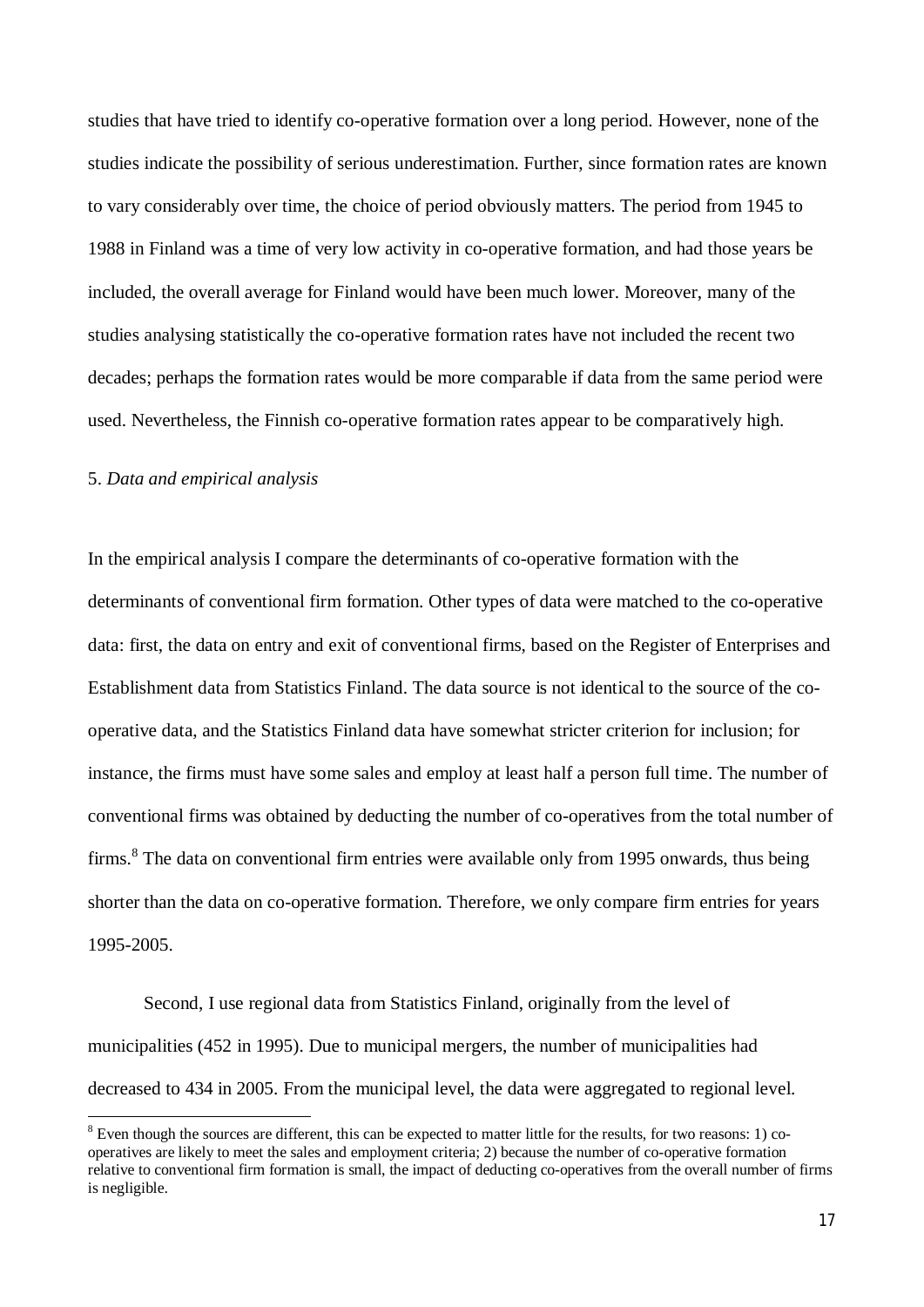There were 78 regions throughout the observation period.<sup>9</sup> All the explanatory variables have been lagged by one year and thus they come from the period 1994-2004. These form balanced data of 858 observations.

Three dependent variables that are used in the analysis: the formation rate of conventional firms, that of co-operatives, and that of worker co-operatives. All the rates are comprised of the formation counts per 1,000 persons in the labour force. Note that worker cooperatives are a subset of all the co-operatives, and it is used separately to maintain comparability with much of the prior research. The correlation coefficient between the formation of conventional firms and co-operatives (both normalized with labour force) is  $-0.13$ , and the correlation between formation rates between worker-owned co-operatives and other non-infrastructure co-operatives is 0.10. These correlations are unsurprising, but neither of them is particularly large. Despite the relatively high formation rates of co-operatives, they amount to only 0.65% of the level of conventional firm formation.

The key explanatory variables are unemployment and demand growth. Demand growth is proxied by population growth which is standard in the literature on regional firm formation (e.g. Keeble and Walker 1994; Reynolds et al. 1994). Both variables come from Statistics Finland.

Even though the main interest is on the issues of unemployment and demand growth, it is useful to include other explanatory variables. Their inclusion potentially reduces the concern of omitted variable bias, as well as decreases the share of unexplained variation in the regression analysis. These variables were chosen based on their use in the previous literature, either for

**.** 

 $9$  Although some municipalities have switched the administrative regions during this period, these changes have been ignored in the aggregation process. Thus if municipality X belonged to region  $\bar{Y}$  in 1995 and to region  $\bar{Z}$  in 2005, it has been assigned to region Z throughout. If municipality A belonged to region B in 1995, but during the observation period was annexed to municipality C in region D, then A has been assigned to region D throughout the period it has been observed. In other words, the composition of regions does not vary over time.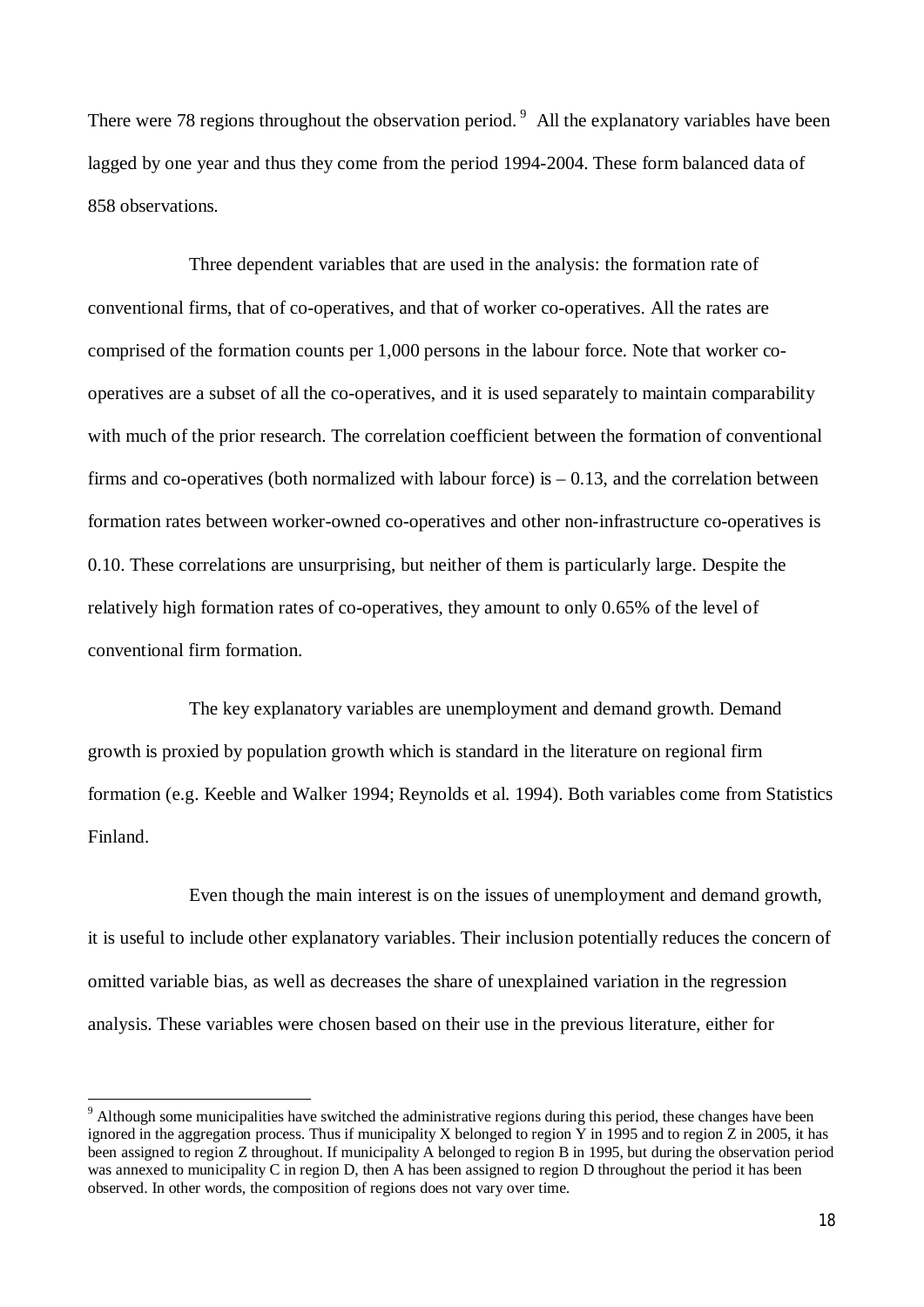conventional firm formation or co-operative formation, and also partly on data availability.<sup>10</sup> With the exception of the measures on co-operative density and co-operative advisory services, the data source for the independent variables is Statistics Finland.

First, I control for the industrial structure in the region. Co-operatives are traditionally strong in the countryside, where they have had a significant presence in agricultural, food processing, and forestry, banking and retail co-operatives. Due to their increased familiarity, it is possible that co-operatives are more likely to be formed. In regions with a strong manufacturing sector fewer formations of new firms are expected to occur (Armington and Acs, 2002), and this may extend to co-operatives as well.

According to Reynolds et al. (1994) two variables have been relatively successful predictors of firm creation: population density and percentage of managers in the workforce. I have no data on the latter, but population density data are available. Population density is predicted to have a positive effect on conventional firm formation, while its effect on co-operative formation is unclear. These data are from Statistics Finland.

The impact of density (number of specific firms in existence) on firm formation has been one of the most studied aspects of firm entry, especially concerning co-operative formation. For conventional firms there is strong evidence that firm entry is positively correlated with the presence of small firms in the area (e.g. Reynolds et al. 1994; for supportive evidence for Finland, see Kangasharju 2000). The usual explanation of this result is that certain areas are embedded with entrepreneurial culture. For co-operatives, many studies have successfully fitted a non-linear specification of density: the lagged density of co-operative firms is a positive and significant predictor of formation, while squared density is negative and significant (Staber 1989; Simons and

 $\overline{a}$ 

 $10$  In some cases, variables potentially of interest were excluded because of the issues of data availability. Such include social capital (no good proxies available on regional basis), density of bank branches (exist only for 4 years out of 11), and human capital, because the educational classifications change in the middle of data period.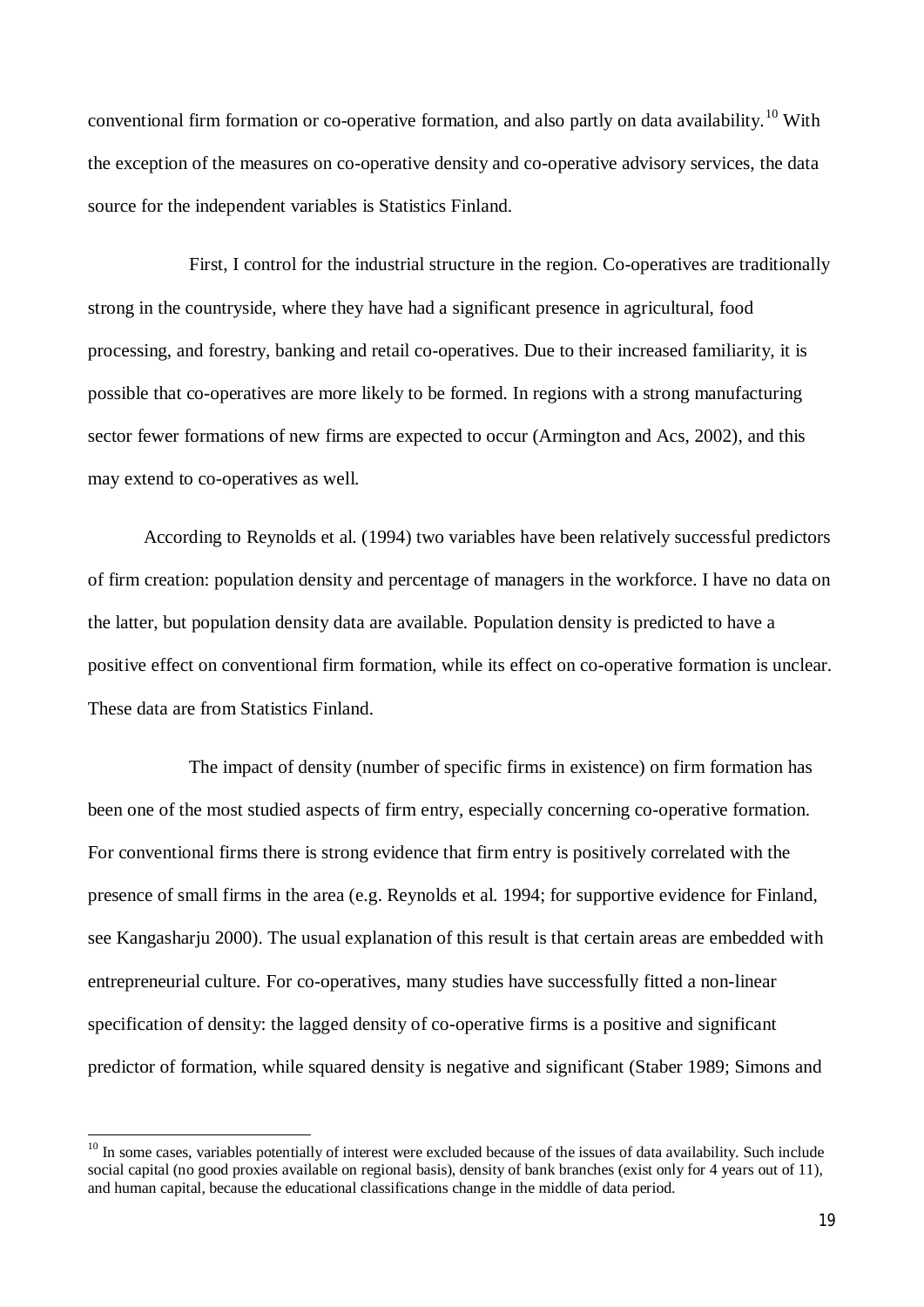Ingram 2004; Perotin 2006; Arando et al. 2009).<sup>11</sup> These findings are usually interpreted in the organizational ecology framework of Hannan and Freeman (1989): co-operatives are viewed as more legitimate organizations when there are more of them, but after some point the competition for scarce resources lowers the formation rates.

How the presence of other firms affects co-operative density is less often studied. Simons and Ingram (2004) included a measure of corporation density in their analysis and found that it had a negative effect on the founding of Israeli worker-owned agricultural co-operatives. They argue that this reflects ideological competition between the two types of organizations.

In this study I model density in two ways, as follows. The presence of small firms is measured by the number of establishment relative to the number of income earners within the region. Both variables were taken from Statistics Finland data. The density of co-operatives was calculated from the Pellervo data. The measure includes only new co-operatives. The density of cooperative firms was calculated by summing up individual entries beginning from 1988 and then adjusting for co-operative exits. As with small firm density, the number of co-operatives in the area was divided by the number of income earners. As mentioned above, the data on co-operative exits may not be completely reliable, and therefore the co-operative densities may be measured with error.<sup>12</sup> Therefore. I check the robustness of the results by excluding the density variable from the regressions.

<u>.</u>

 $11$  The precise way density is modelled varies across studies. Staber (1989), Simons and Ingram (2004), and Perotin (2006), who all use time-series data define density as the number of firms, while Arando et al. (2009) use as their measure of co-operative density the number of co-operatives relative to the total number of firms in the region. In this study, the measure of density which is most consistent with the overall approach and dependent variables is the number of specific type of firms relative to labour force within the region. However, alternative definitions of density do not affect the coefficients of the main variable of interest, namely unemployment.

 $12$  Another challenge is that the co-operative densities, as defined here, exclude co-operatives formed before 1988. Most of the co-operatives established prior to 1988 have existed for decades, or at least are successors of co-operatives that were established in the early part of  $20<sup>th</sup>$  century. Because there have been many merger waves among the Finnish cooperatives, the mature co-operatives tend to be of completely different size (much larger) than the more recent cooperatives; therefore the densities of the two groups are not really comparable.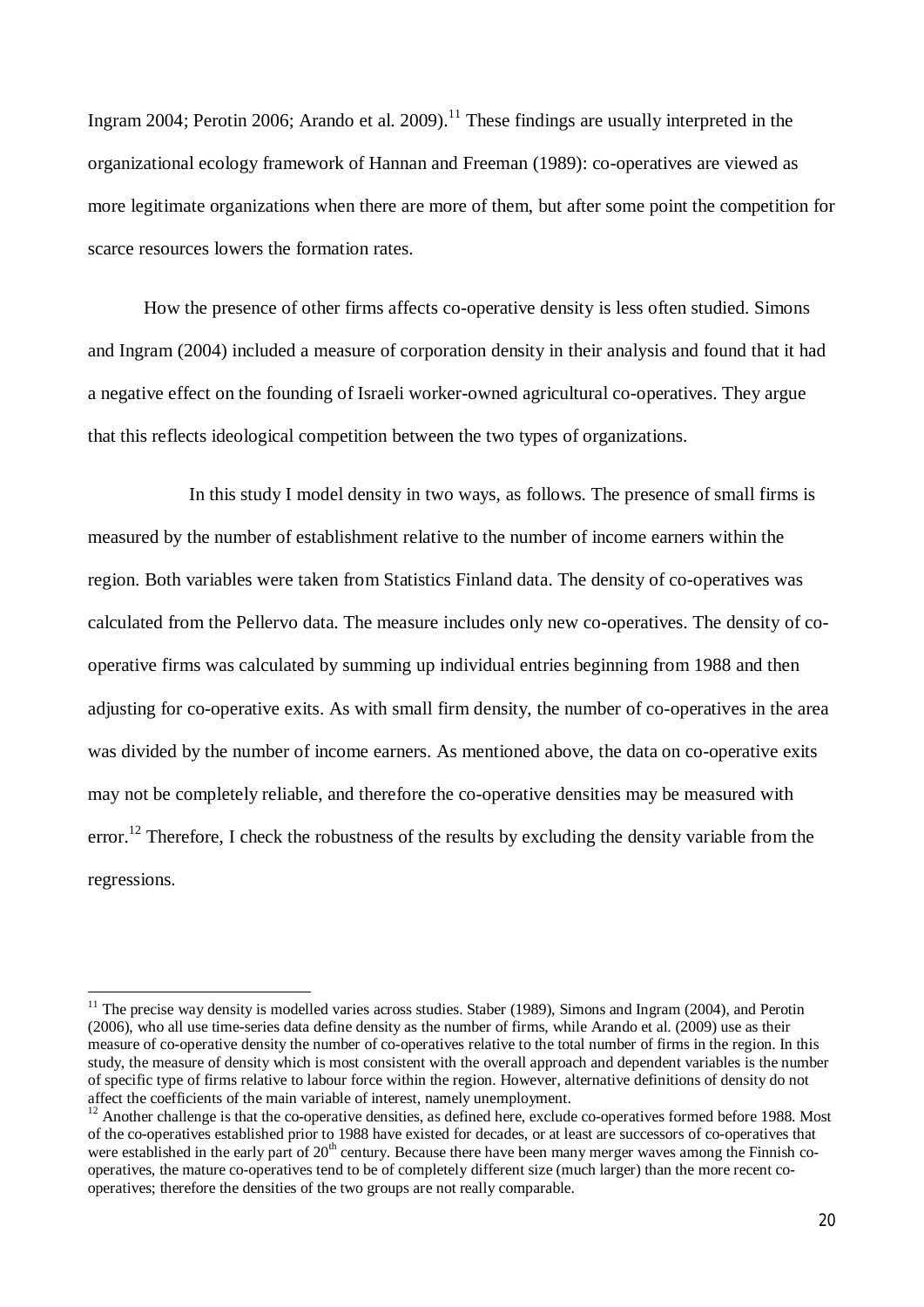Finally, I include a measure for the presence of regional advisory services. While support structures are usually regarded as essential for co-operative formation (e.g. Conte 1986; Smith 2003; Halary 2006), their presence is seldom modelled in the empirical analysis of co-operative formation.<sup>13</sup> A number of co-operative advisory projects have been set up in several areas of Finland, usually by co-operative activists. The funding for those projects has been from competitive public tenders (e.g. from the European Social Fund). The limited duration of such projects and the fact that they are run at different times in different parts of the country generate a variation in their existence, allowing for testing the hypothesis that the support structures matter for co-operative formations. There are also regions where no such projects have ever been initiated. The projects are largely exogenous in the sense that their set-up is dependent on the presence of co-operative activists, and they are not centrally co-ordinated. Since I am interested in regional variation, I have included in this measure only regional projects and not national ones such as those organized by the Pellervo Society. The information on these projects was collected in several ways: by reading existing documentation at Pellervo, by interviewing local activists, and by telephone interviews. As a result of these extensive interviews, I learned that advisory services had been provided in approximately half of the Finnish regions.<sup>14</sup> The duration of the projects has varied between 3 and 8 years, so in none of the regions has a project run throughout the whole period of observation. My interviews also revealed that co-operative activists have at times also provided advisory services free of charge or with only nominal compensation. Since it is impossible to form a coherent picture of the occurrence of such services, I have included only publicly funded advisory projects here.

The summary statistics of all variables are displayed in Table 2.

# [INSERT TABLE 2 AROUND HERE]

 $\overline{a}$ 

<sup>&</sup>lt;sup>13</sup> With the exception of Conte and Jones (1991), who find a positive relationship between co-operative formation and the existence of specialized advisory services.

<sup>14</sup> The existence of advisory projects has been measured at a higher level of regional aggregation (*maakunta*), since the projects typically take place at that level.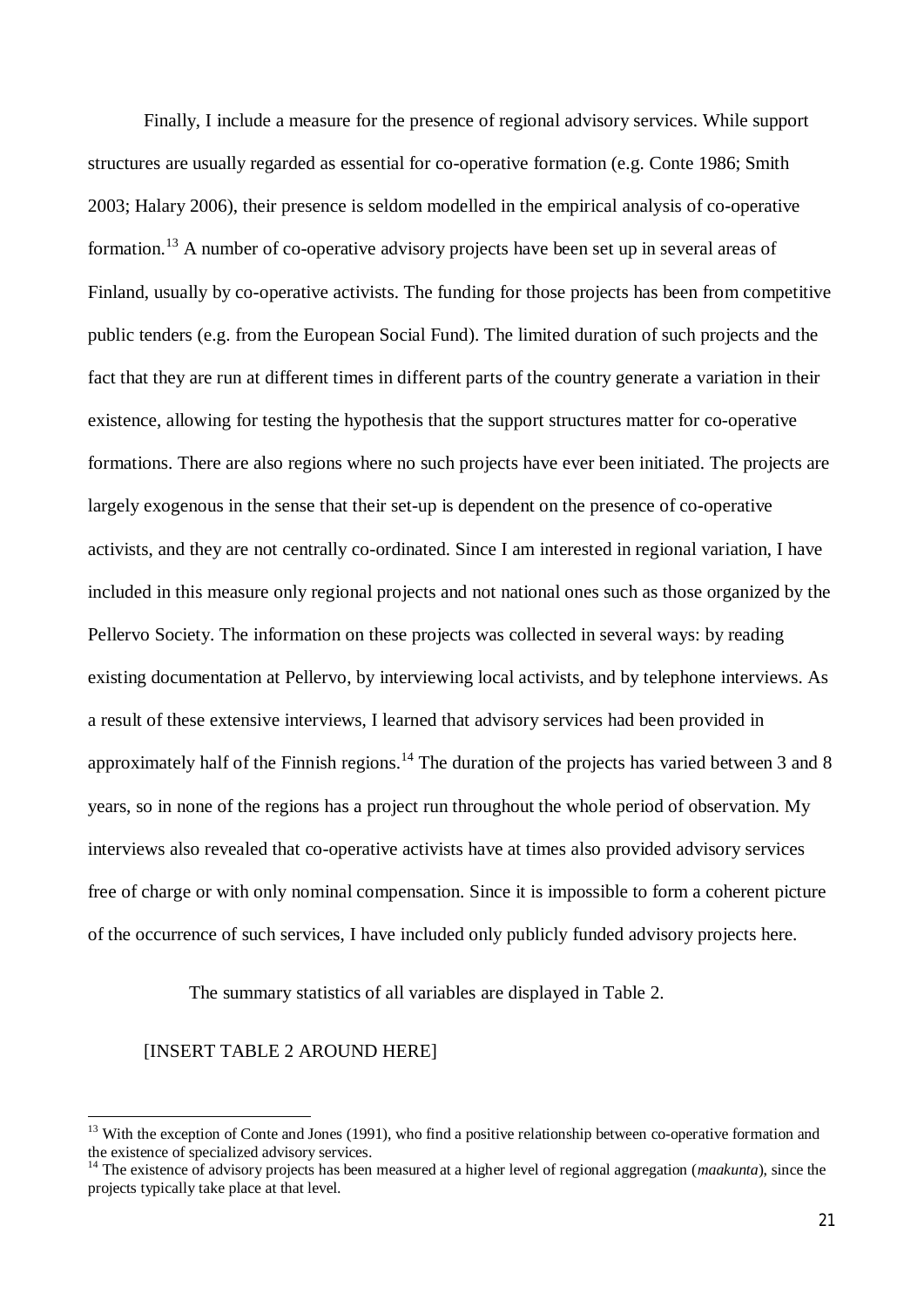#### *6. Model specification and results*

In studies looking at regional firm formation, the dependent variable has typically been either number of firms formed in the given region relative to population or number of firms formed in the given region relative to stock of existing firms (see Reynolds et al. 1994; Kangasharju 2000). This approach transforms the dependent variable into a continuous variable and allows for the use of linear regression models. The situation becomes more complicated when one considers the formation of co-operative firms. In the formation of conventional firms, the count of firms formed in a particular year in a region is hardly ever zero. This is not true for co-operative formation. About a third of observations contain zero formations of co-operatives in a given region in a given year. In the presence of censored data where the dependent variable is limited from below, the use of the linear regression model leads to biased coefficients. Therefore I use the Tobit model that simultaneously estimates the linear prediction for the dependent variable as a function of independent variables, and the likelihood that the dependent variable will be greater than zero.

However, the Tobit model has certain limitations. Most importantly, there is no parametric estimator for a fixed effects Tobit model. A random effects Tobit estimator is available in standard statistical software, however without the option of correcting for the clustering of standard errors within regions,<sup>15</sup> and therefore the validity of the standard errors coming from that model may be questionable.<sup>16</sup> The random effects model also assumes no correlation between the region-specific effects and other covariates of the model. The fixed effects estimator would remove this problem, but, as noted, it is not available for the Tobit model.

 $\overline{a}$ 

 $15$  That means implicit use of the implausible assumption that the error terms of the subsequent observations from the same region are not serially correlated.

<sup>&</sup>lt;sup>16</sup> The estimations were carried out using STATA statistical software.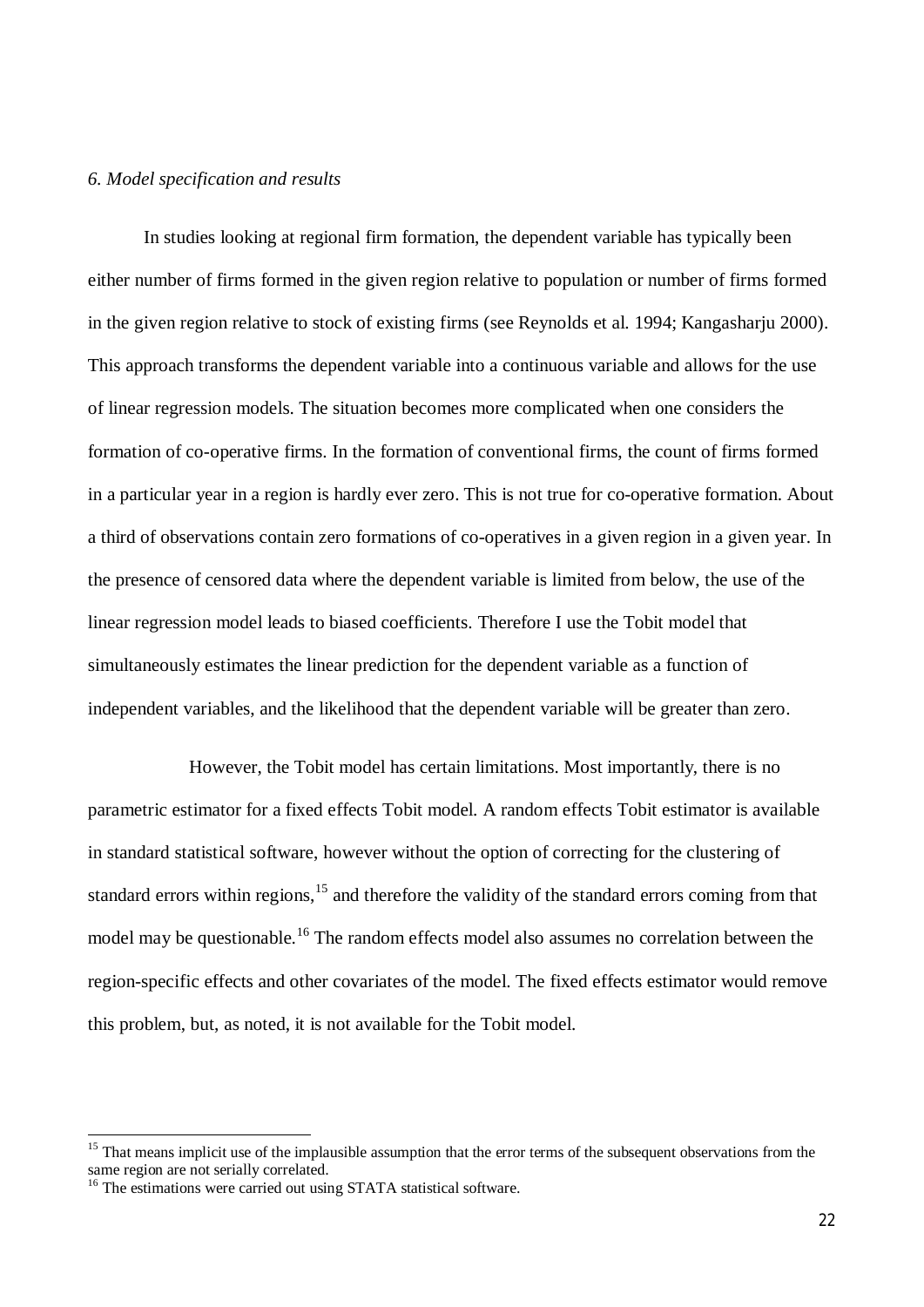Given these limitations, I report below the results that have been obtained from the pooled cross-sectional Tobit model, where the standard errors have been corrected for clustering. For comparison, I report the results from the random effects model in the Appendix. It turns out that the results from the pooled cross-section estimator and random effects estimator are similar concerning the main variable of interest, namely unemployment. Further, the use of cross-sectional models that utilize only between-unit (but not within-unit) variation is consistent with most of the literature on regional firm formation, and in this way increases the comparability of the results with earlier literature.

As discussed above, the dependent variable is the measure of firm (co-operative, worker cooperative, or conventional firm) formation relative to 1,000 persons in the labour force.<sup>17</sup> I use a vector of independent variables, including the unemployment rate, population growth, percentage of labour force in agriculture, percentage of labour force in manufacturing, density of existing firms relative to the number of income earners, population density, density of co-operatives relative to the number of income earners, and presence of co-operative advisory services. All independent variables are lagged by one year. In addition, the specifications include year dummies (coefficients not reported in the tables).

The results are presented in Table 3. The table reports three parameter estimates: 1) the Tobit model coefficient; 2) the standard error of the coefficient; and 3) the marginal effect of a oneunit change in the independent variable on the expected value of the dependent variable, evaluated at the mean values of the independent variables. For the specification (3) in Table 3, where the results for conventional firm formation are given, only parameters 1) and 2) are reported, because there is no censoring of values in the specification (3) and therefore parameters 1) and 3) are identical in that specification.

<u>.</u>

<sup>&</sup>lt;sup>17</sup> Alternative measures of organizational formations (relative to the stock of existing firms or relative to population) give very similar results and they are available upon request.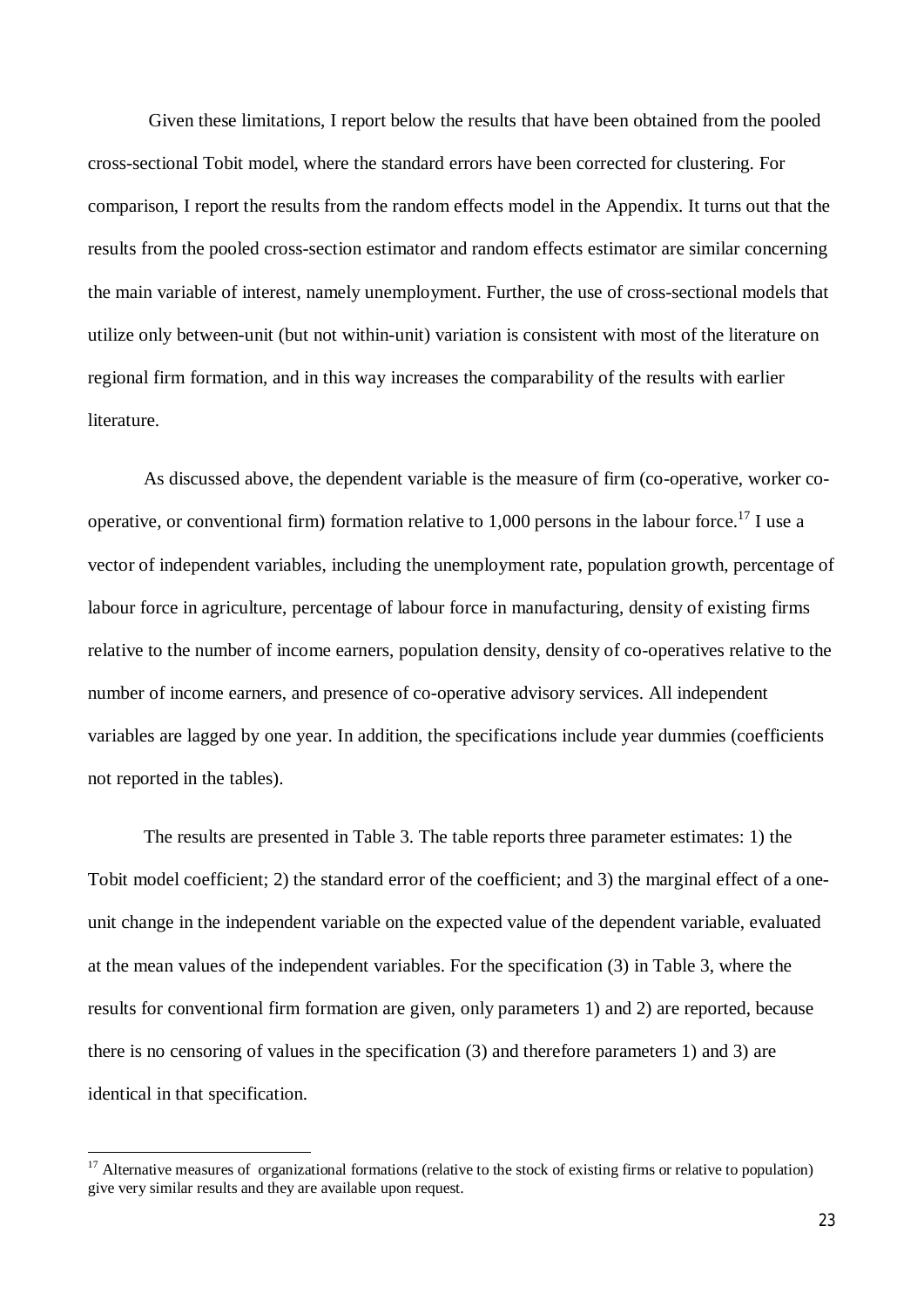The results for co-operatives in general are presented in column (1). They lend support to the notion that the level of formation of co-operatives is higher in areas with higher unemployment. In a region where unemployment is 1 percentage point higher than in an otherwise comparable region, the formation rate of co-operatives is 0.005 higher per 1000 workers. This result is statistically significant at the 1% level. Two other coefficients are marginally significant (at 10% level): the presence of advisory services for co-operatives, and the stock of existing new cooperatives. The existence of advisory services is associated with 0.015 more new co-operatives established per 1000 workers. In percentage terms, this is equivalent to 20% more formations, which can be viewed as significant. These results are consistent with the hypotheses that the presence of support structures and the presence of other new co-operatives increase formation rates. The results from specification (1) do not indicate that the formation of co-operatives would be related to demand growth: the coefficient of the proxy for it (population growth) is actually positive, although insignificant. There is no indication that the formation of co-operatives would be related to industrial structure, population density or the presence of other firms.

In the second column of Table 3 I report the determinants of worker co-operatives. Consistent with prior expectations, the coefficient for unemployment is positive and statistically significant. Other coefficients are also similar to the case of co-operatives in general, although the presence of advisory services is now significant at a 1% level (instead of 10%), and the estimated marginal effect is actually larger than for co-operatives in general. While the mean of worker cooperatives established is 0.036 per 1000 persons in the labour force, the presence of specialized advisory services increases this number by 0.017, or almost 50 per cent. This suggests that advisory services matter mostly for worker co-operatives rather than other types of co-operatives. This may be because worker co-operatives are still fairly uncommon, and general entrepreneurial advisory agencies do not usually give advice on their formation; rather, specialized agencies are required. In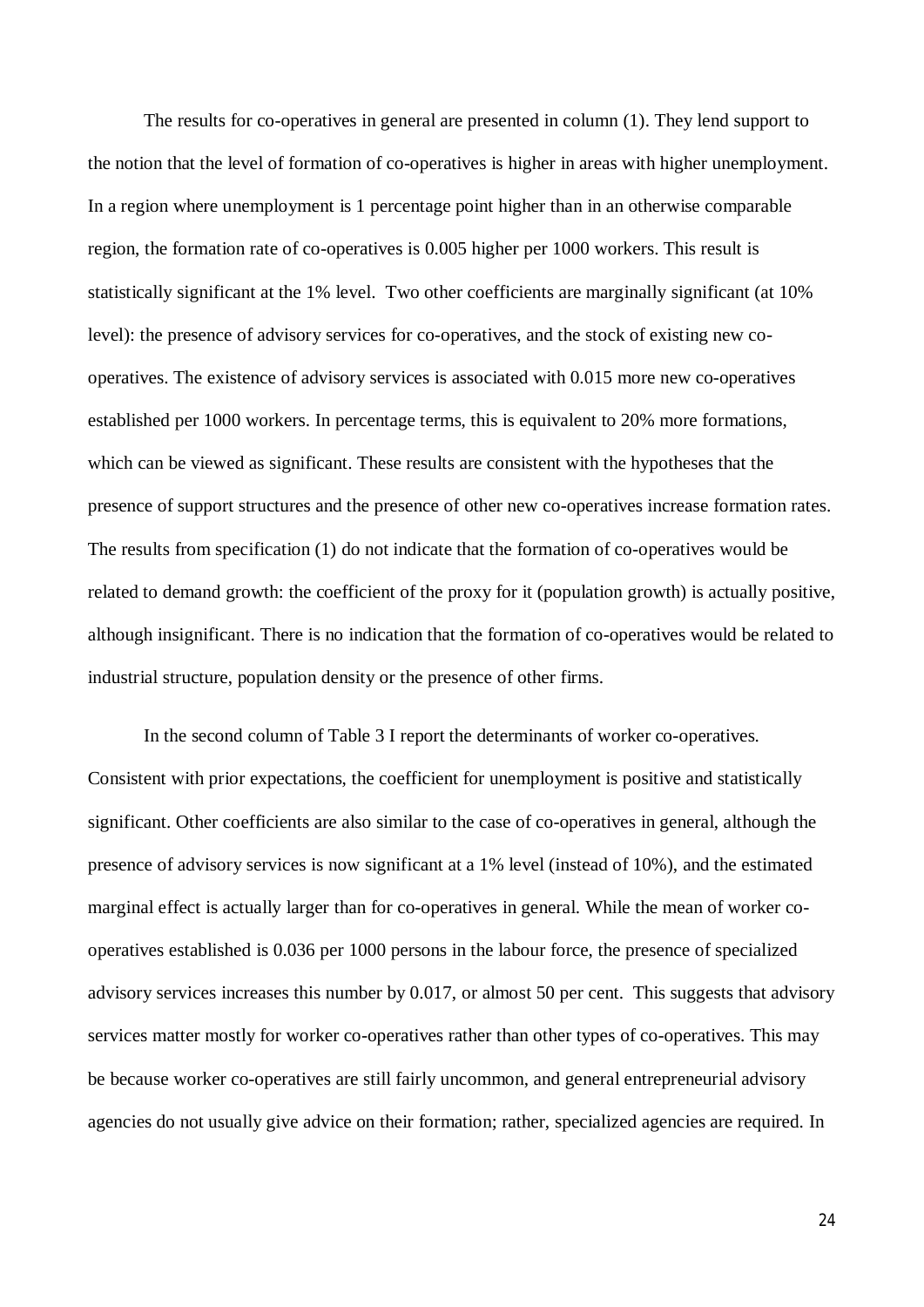contrast, co-operative density in the area does not receive a significant coefficient in this specification.

The third specification is for conventional firm entry. The coefficients relating to unemployment and demand growth are rather different than in the case of co-operative firms. The coefficient for unemployment is negative and significant at the 10% level. However, the size of the coefficient is still fairly small, being only slightly over 1% of the average of firms formed. The sign of the coefficient is contrary to most previous studies that found either a positive or zero coefficient for unemployment. However, the negative sign is consistent with recent research of Santarelli et al. (2009) on Italy.<sup>18</sup> The coefficient of demand growth is positive and significant (at the 5% level), which is consistent with most previous studies, including Reynolds et al. (1994). A one percentage point increase in population growth is associated with 0.39 more firms formed per 1.000 workers. For the other coefficients, the correlation with the density of small firms is positive and significant, and the coefficient of workforce in manufacturing firms is negative and significant. Both of these results are consistent with prior expectations. Other variables are not statistically significant.

#### [TABLE 3 AROUND HERE]

As discussed earlier, the measure of co-operative density may be problematic. For robustness check, I estimated the same regression equations without the measure of co-operative density. This did not change the results in any discernible way; unemployment remained significant in every regression.<sup>19</sup>

For comparison, I report in the Appendix the results derived from the random effects Tobit model. Compared to the cross-sectional specifications, these also utilize information from the variation of independent variables over time. The results are very similar with respect to the main variables: both for co-operatives in general and for worker co-operatives the coefficient of

<u>.</u>

 $18$  Similar to Santarelli et al. (2009), the measure is gross entry of firms, not net entry.

<sup>&</sup>lt;sup>19</sup> The results are available upon request.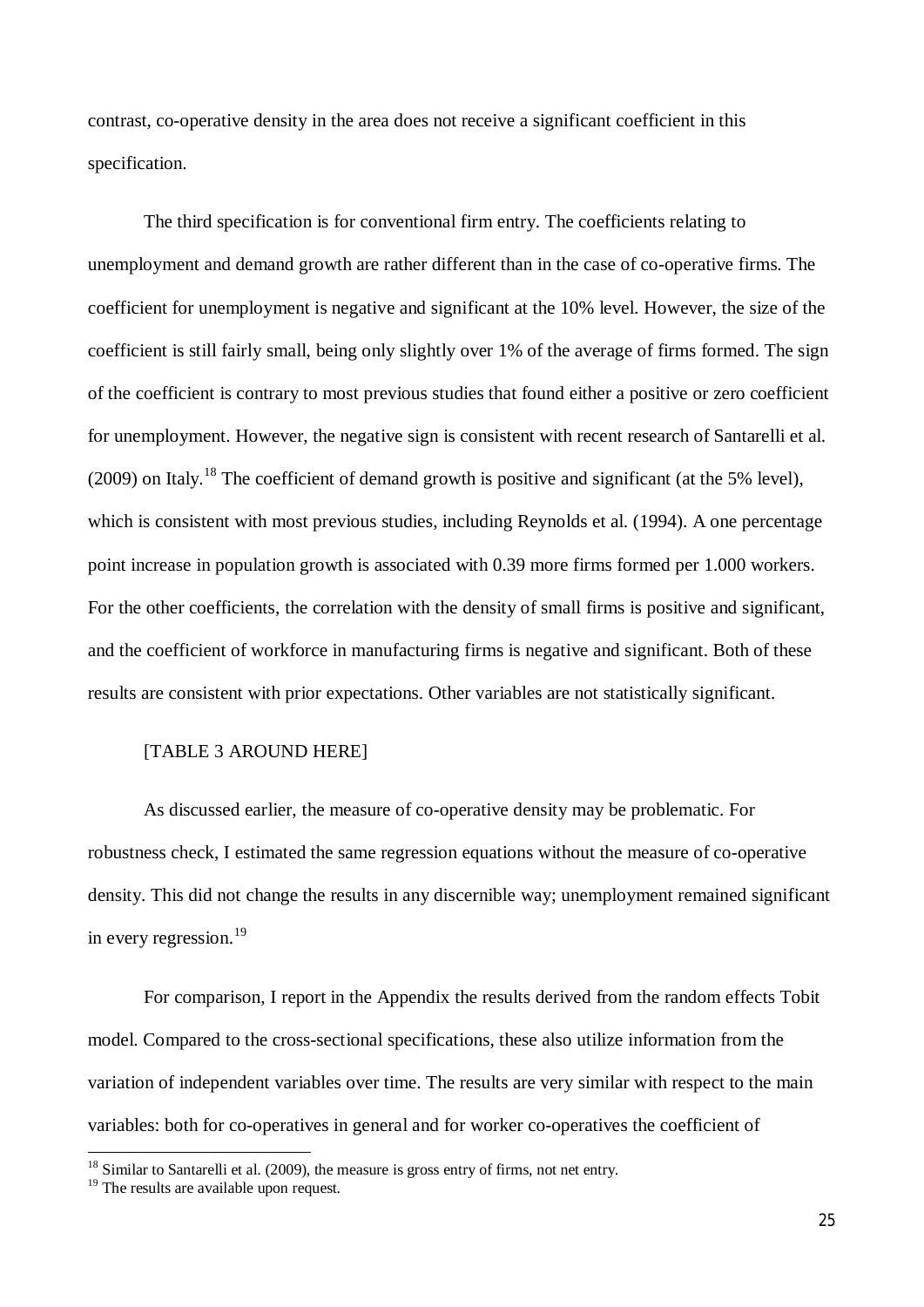unemployment is positive. Advisory services receive a positive coefficient in the specification for worker co-operatives. Finally, the results for conventional firm entry are similar to the crosssectional models, including a negative and significant coefficient for unemployment, and a positive and significant coefficient for population growth.

In further robustness checks I used growth of per capita income as a proxy for demand growth. In unreported regressions I found that the results were similar to the reported results: Unemployment received a positive and significant coefficient for both specifications of cooperative entry, as well as a negative and significant coefficient for conventional firm entry.

## *7. Conclusions*

The current economic and financial crisis may lead into the escalation of unemployment problem and requires new and innovative solutions. Promoting and maintaining organizational diversity, including co-operatives, may be one component in solving these problems. In this situation it is relevant to note that much of the earlier literature on the entry of co-operatives was motivated by the oil crisis of the 1970s and whether co-operatives could make a difference. Unfortunately, the results at that time remained rather mixed. While some scholars found support for the hypothesis that co-operatives emerged as a response to unemployment, other researchers found no such evidence. Recently, new papers have emerged that have improved the state of the literature by being able to compare the determinants of entry between co-operatives and conventional firms. However, few studies have still been able to use panel data and none of the earlier papers have been set explicitly in a regional context. The contribution of this paper is to apply the approach of regional entrepreneurship literature to the formation of co-operatives. Most importantly, I was able to utilize regional variation in unemployment rates and population growth in Finland in explaining the creation of co-operatives, and compare it to the formation of conventional firms.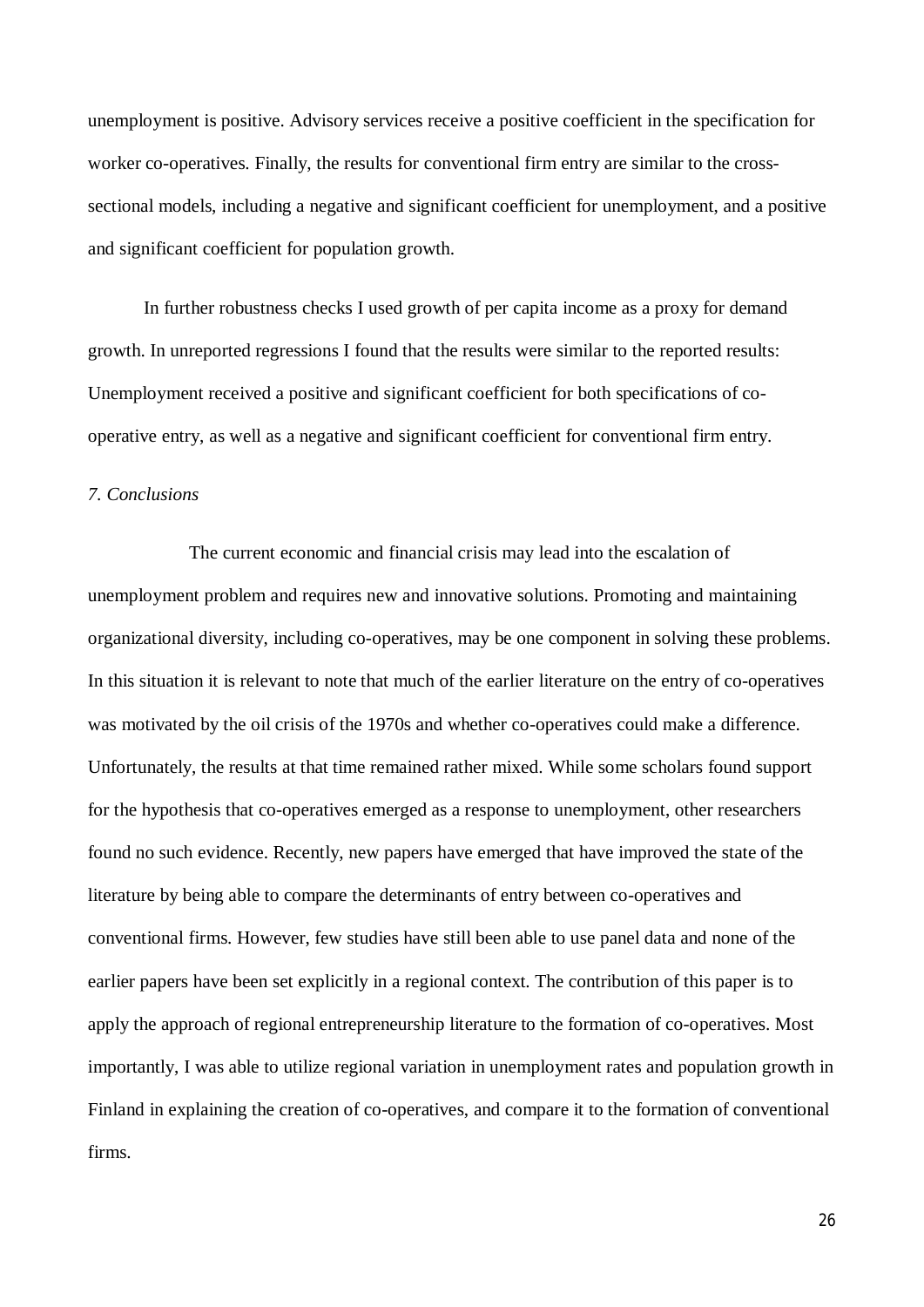The catalyst of the recent wave of co-operative formation in Finland was the severe economic recession of the early 1990s. The formation wave provides a good testing ground for several hypotheses presented in the literature. The results indicate that the formation rate of cooperatives is higher in areas characterized by high unemployment. This suggests that becoming unemployed may be an important motivation to join a co-operative, and consistent with the argument of unemployment being a "push" factor for entrepreneurship. Furthermore, it is interesting this research has shown a negative relationship between unemployment and conventional firm formation. A further difference between the formation of co-operatives and conventional firms is that the formation of conventional firms correlates positively with demand growth (measured by population growth), whereas no significant correlation exists between demand growth and the formation of co-operatives. Therefore, co-operatives' formation appears to be related to adverse economic conditions, whereas the formation of conventional firms is accelerated by buoyant economic conditions. Taken together, this result suggests that co-operatives may have a useful role in solving the unemployment problems associated with economic recessions, especially since conventional firms may not been able to absorb all unemployment workers due to their procyclical formation tendency.

Another factor that explains the formation of co-operatives is the existence of specialized advisory services. This relationship is especially strong for worker co-operatives. This may be due to the fact that worker co-operatives, unlike co-operatives in general in Finland, are a relatively new and unusual form of enterprise. Therefore especially the formation of worker cooperatives may require specialized advisory services. This result indicates that the formation of cooperatives can be influenced by public policy measures. Specialized advisory services are likely to be necessary to boost the formation of co-operatives, because many general regional entrepreneur agencies may not have enough expertise on co-operatives to give high-quality advice on this topic.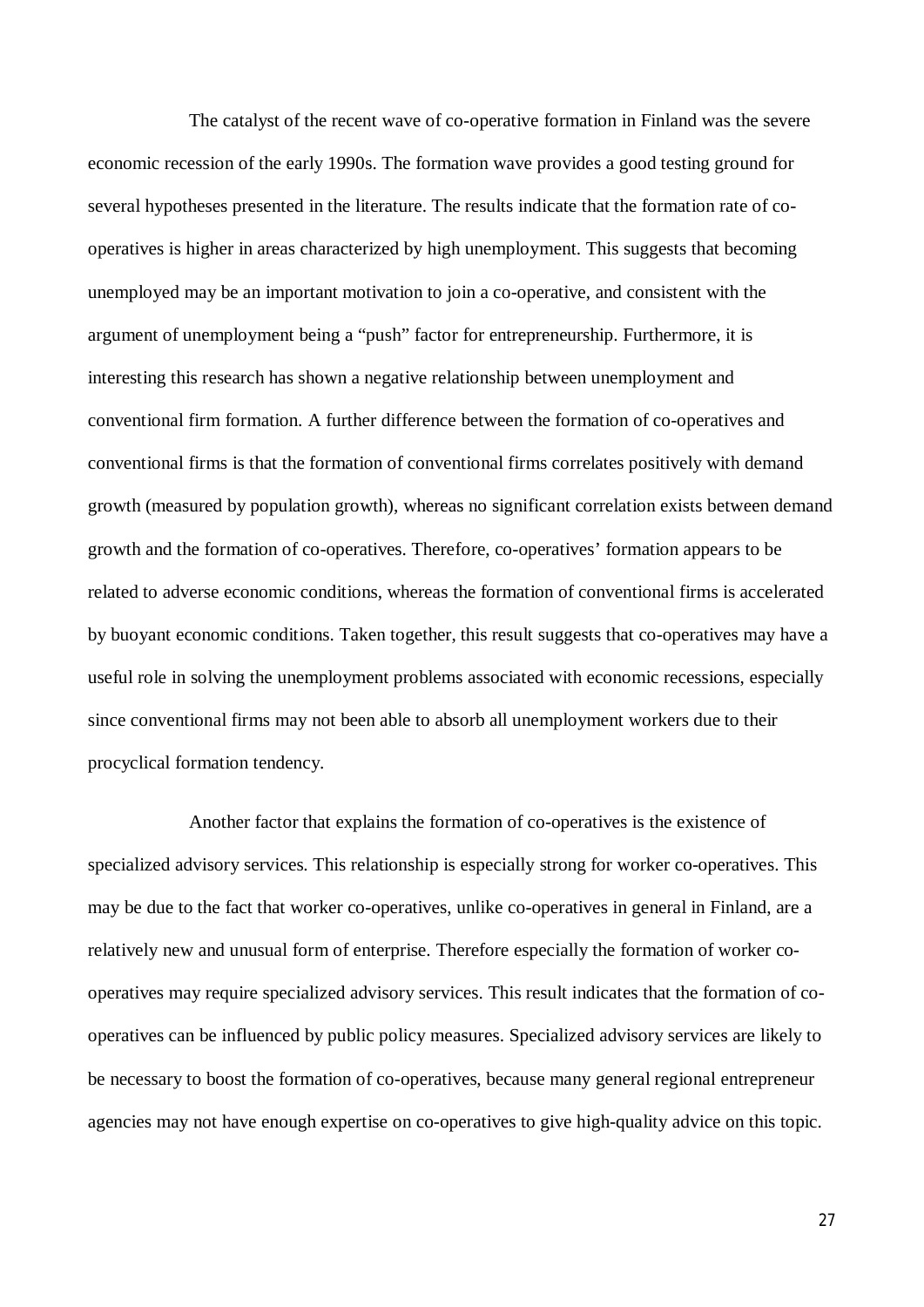There is also evidence that, consistently with much prior research on density dependence among co-operatives, the existence of other co-operatives is positively related to co-operative entry. However, this latter result does not hold for worker co-operatives, neither does it stand in the panel (random effects) specification. This may also be due to the measurement problems regarding the variable of co-operative density.

The finding that co-operatives are set up disproportionately in regions with high unemployment suggests that co-operatives may be useful in alleviating the problem of unemployment in such regions. It should be considered whether the promotion of co-operatives should be targeted especially to regions with high unemployment. However, it would be necessary to conduct further research on the growth and survival of co-operatives compared to conventional firms in regional level to be able to draw firmer policy conclusions. This study did not aim to produce any quantitative estimations on how effective co-operatives are in alleviating unemployment. Even though the formation rates of co-operatives in Finland since the mid-1990s have been comparatively high internationally, these rates are still rather small compared to conventional firms. However, co-operatives are much larger at their inception, usually consisting of 7-10 entrepreneurs, instead of one as is typical with conventional firm entry.

An interesting further addition to the literature would be to study the formation of cooperatives at the individual level. One could contrast the characteristics of entrepreneurs who choose to join co-operatives with those who form conventional firms or those who become selfemployed. This would also provide more direct evidence of the role of unemployment in cooperative formation.

### *References*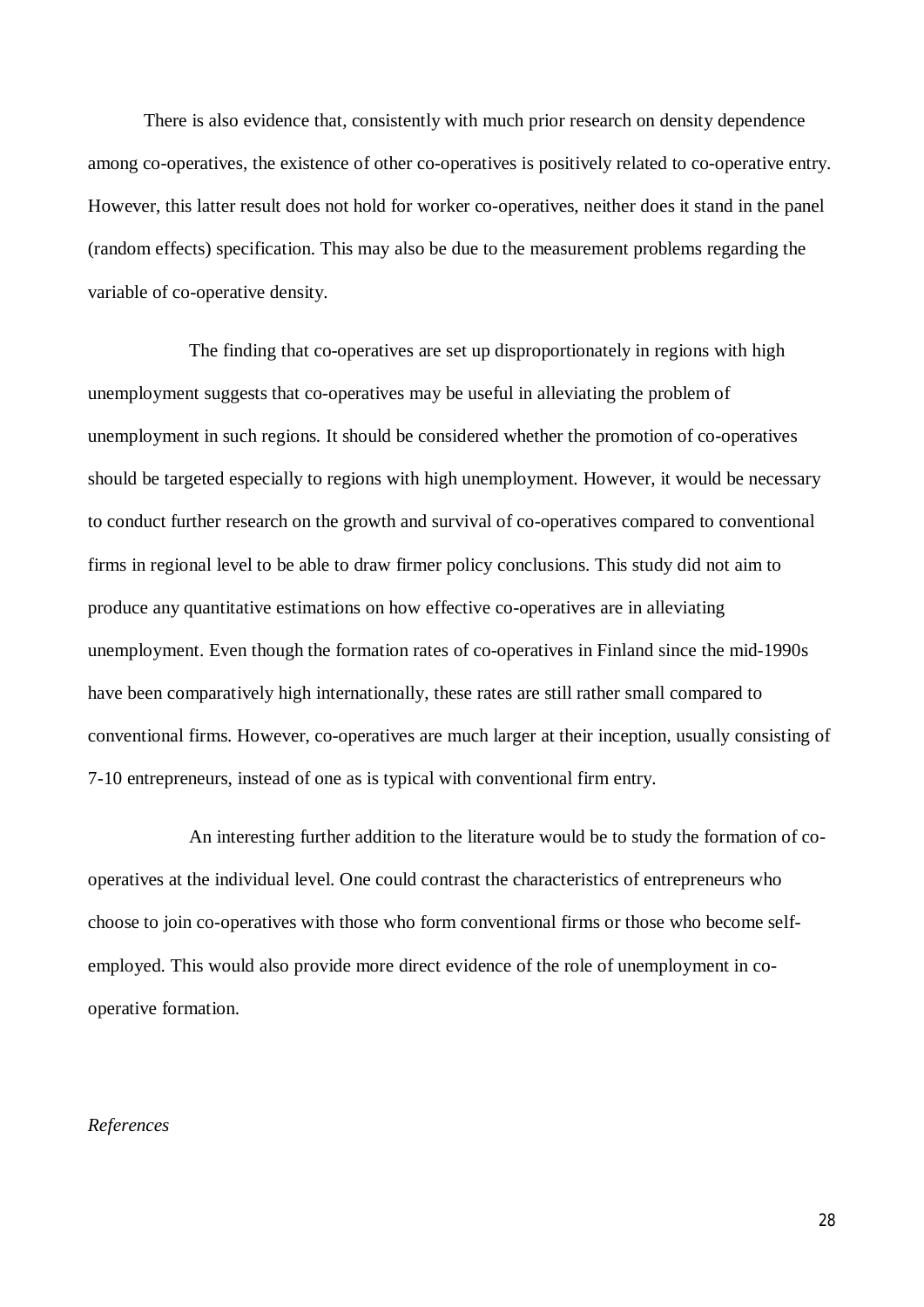Arando, Saioa, Inaki Pena and Ingrid Verheul (2009): 'Market Entry of Firms with Different Legal Frameworks: An Empirical Test of the Influence of Institutional Factors', *International Entrepreneurship Management Journal* 5(1): 77-95.

Armington, Catherine and Zoltan J. Acs (2002): 'The Determinants of Regional Variation in New Firm Formation', *Regional Studies* 36: 33-45.

Audretsch, David B. and Zoltan J. Acs (1994): 'New Firm Startups, Technology, and Macroeconomic Fluctuations', *Small Business Economics* 6 (6): 439-49.

Audretsch, David B. and Michael Fritsch (1999): 'The Industry Component on Regional New Firm Formation', *Review of Industrial Organization*, 15: 239-52.

Ben-Ner, Avner (1988): 'Comparative Empirical Observations on Worker-Owned and Capitalist Firms', *International Journal of Industrial Organization*, 6 (1): 7-31.

Birchall, Johnston and Lou Hammond Ketilson (2009): *Resilience of the Co-operative Business Model in Times of Crisis*, Geneva: International Labour Organization.

Borzaga, Carlo, Sara Depedri and Ermanno Tortia (2010): 'The Growth of Organizational Variety in Market Economies: The Case of Social Enterprises', Euricse Working Paper 3 / 10, University of Trento.

Borzaga, Carlo and Ermanno Tortia (2006): 'Worker Motivation, Job Satisfaction, and Loyalty in Public and Nonprofit Social Services', *Nonprofit and Voluntary Sector Quarterly,* 35(2): 225-48.

Bowles, Samuel and Herbert Gintis (1993): 'The Democratic Firm: An Agency Theoretic Evaluation', in Samuel Bowles, Herbert Gintis and Bo Gustafsson (eds.): *Markets and Democracy: Participation, Accountability and Efficiency*, Cambridge, UK: Cambridge University Press.

Carree, Martin A. (2002): 'Does Unemployment Affect the Number of Establishments? Regional Analysis for US States', *Regional Studies* 36(4): 389-98.

Conte, Michael A. (1986): 'Entry of Worker Co-operatives in Capitalist Economies', *Journal of Comparative Economics*, 10(1): 41-7.

Conte, Michael A. and Derek C. Jones (1991): 'On the Entry of Employee-Owned Firms: Theory and Evidence from US Manufacturing Industries, 1870 – 1960', Hamilton College Working paper 91 / 5.

Dow, Gregory K. (2003): *Governing the Firm: Workers' Control in Theory and Practice*, Cambridge, UK: Cambridge University Press.

Dunn, Thomas and Douglas Holtz-Eakin (2000): 'Financial Capital, Human Capital, and the Transition to Self-Employment: Evidence from Intergenerational Links', *Journal of Labor Economics* 18(2): 282-305.

Ellerman, David P. (1990): *The Democratic Worker-owned Firms,* Boston, MA: Unwin Hyman.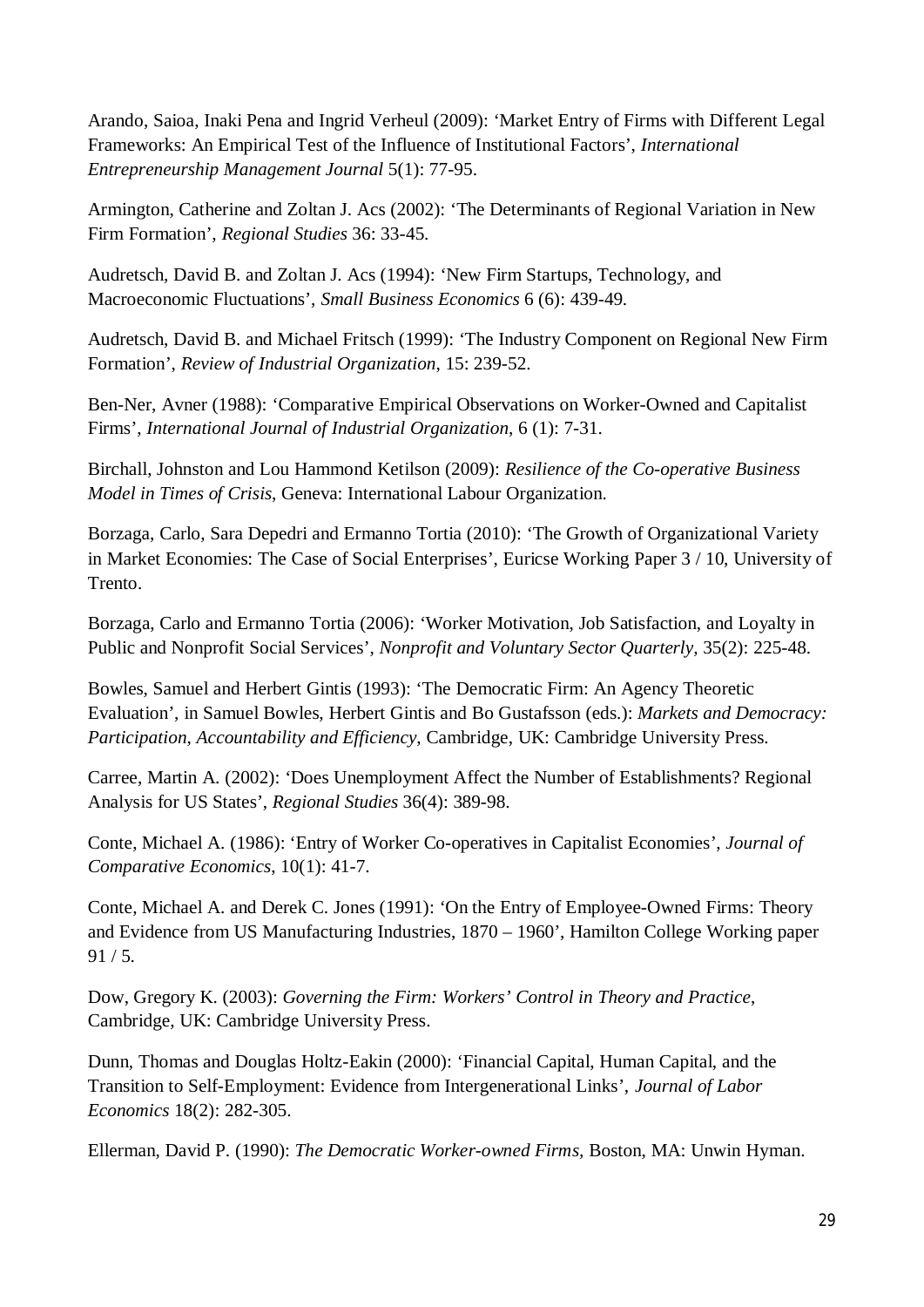Estrin, Saul (1985): 'The Role of Producer Co-operatives in Employment Creation', *Economic Analysis and Workers' Management* 19(4): 345-84.

Evans, David S. and Boyan Jovanovic (1989): 'An Estimated Model of Entrepreneurial Choice Under Liquidity Constraints', *Journal of Political Economy*, 97(4): 808-27.

Fritsch, Michael and Alexandra Schroeter (2011): 'Why Does the Effect of New Business Formation Differ Across Regions?', *Small Business Economics* 36(3): 383-400.

Gagliardi, Francesca (2009a): 'Financial Development and the Growth of Cooperative Firms', *Small Business Economics* 32(4): 439-64.

Gagliardi, Francesca (2009b): 'Banking Market Structure, Creation and Activity of Firms: Early Evidence for Cooperatives in the Italian Case', *Annals of Public and Cooperative Economics* 80(4): 605-40.

Gide, Charles (1922) *Consumer's Co-operative Societies.* New York: Alfred A. Knopf.

Halary, Isabelle (2006): Co-operatives in Globalization: The Advantages of Networking, *Advances in the Economic Analysis of Participatory and Labor-Managed Firms*, 9: 237-64.

Hamilton, Barton H. (2000): 'Does Entrepreneurship Pay? An Empirical Study on the Returns on Self-Employment', *Journal of Political Economy*, 108(3): 604-31.

Hannan, M.T. and J. Freeman (1989): *Organizational Ecology*, Cambridge, MA: Harvard University Press.

Hansmann, Henry (1996): *The Ownership of Enterprise*, Cambridge, MA: Belknap.

Jones, Derek C. and Panu Kalmi (2009): 'Trust, Inequality and the Size of Co-operative Sector: Cross-country Evidence', *Annals of Public and Co-operative Economics* 80(2): 165-95.

Kangasharju, Aki (2000): 'Regional Variations in Firm Formation: Panel and Cross-Section Data Evidence from Finland', *Papers in Regional Science*, 79 (4): 355-73.

Karjalainen, Mauno-Markus (2009): 'Osuuskunta jakaa myös riskit tehokkaammin', *Osuustoiminta*  101(4).

Keeble, D. and S. Walker (1994): 'New Firms, Small Firms and Dead Firms: Spatial Patterns and Determinants in the United Kingdom', *Regional Studies* 28: 411-27.

Kiander, Jaakko and Pentti Vartia (1996): 'The Great Depression of the 1990s in Finland', *Finnish Economic Papers,* 9 (1): 72 – 88.

Kihlstrom. Richard E. and Jean-Jacques Laffont (1979): 'A General Equilibrium Entrepreneurial Theory Based on Risk Aversion', *Journal of Political Economy*, 87(4): 719-48.

Kim, Philip H., Howard E. Aldrich and Lisa E. Keister (2006): 'Access (Not) Denied: The Impact of Financial, Human and Cultural Capital on Entrepreneurial Entry in the United States', *Small Business Economics*, 27(1): 5-22.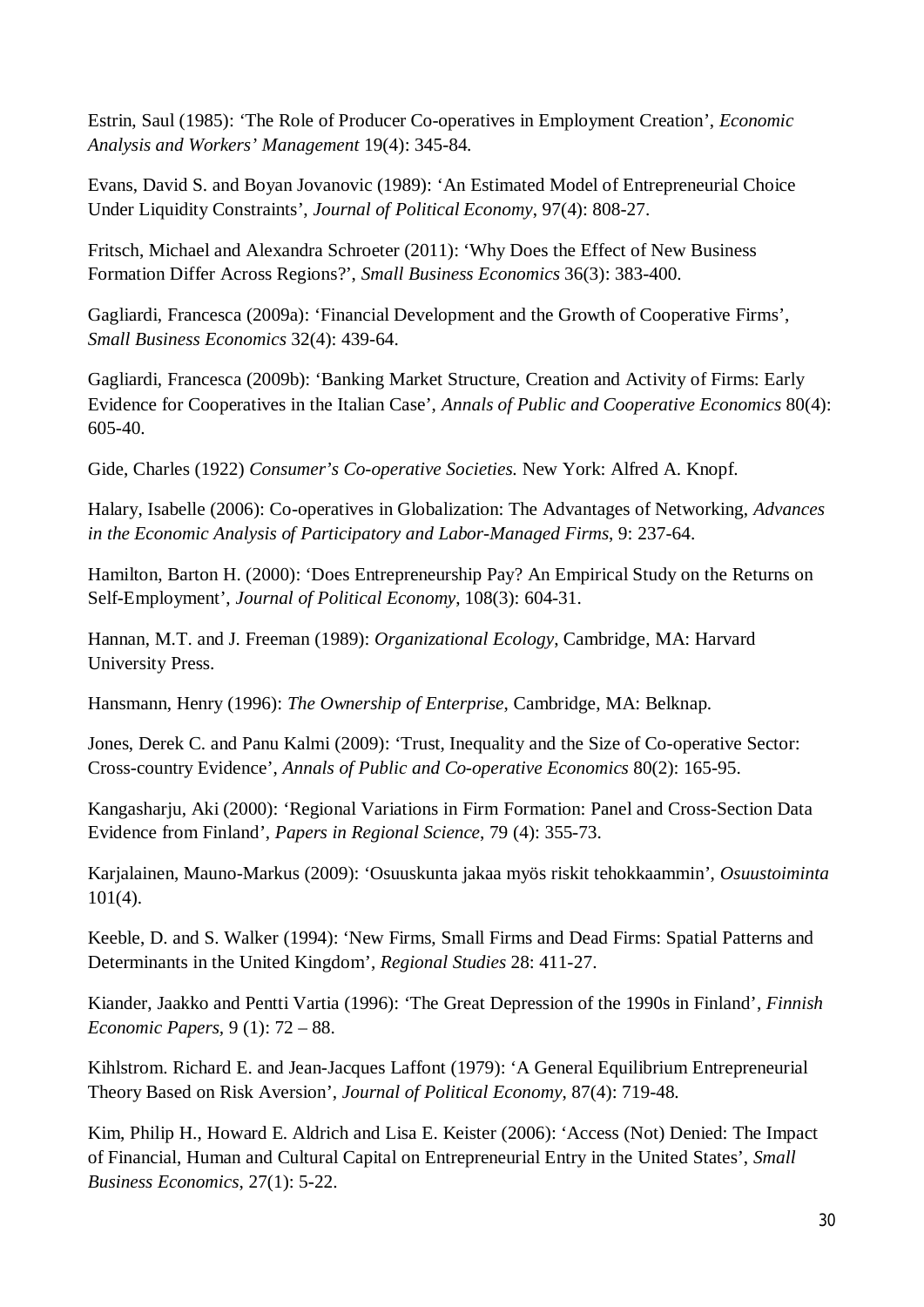Perotin, Virginie (2004):'Early Cooperative Survival: The Liability of Adolescence', *Advances in the Economic Analysis of Participatory and Labor-Managed Firms*, 8, 67-86.

Perotin, Virginie (2006): 'Entry, Exit and the Business Cycle: Are Cooperatives Different', *Journal of Comparative Economics*, 34 (2): 295 – 316.

Pestoff, Victor (2009): 'Towards a Paradigm of Democratic Participation: Citizen Participation and Co-Production of Personal Social Services in Sweden', *Annals of Public and Co-operative Economics,* 80(2): 197-224.

Podivinsky, Jan M. and Geoff Stewart (2007): 'Why is Labour-Managed Firm Entry So Rare? An Analysis of UK Manufacturing Data', *Journal of Economic Behavior & Organization*, 63(1): 177- 92.

Reynolds, Paul, David J. Storey and Paul Westhead (1994): Cross-national Comparisons of the Variation in New Firm Formation Rates', *Regional Studies*, 28 (4): 443 – 456.

Ritsilä, Jari and Hannu Tervo (2002): 'Effects of Unemployment on New Firm Formation: Micro-Level Panel Data Evidence from Finland', *Small Business Economics* 19: 31 – 40.

Russell, Raymond and Robert Hanneman (1992): 'Cooperatives and the Business Cycle: The Israeli Case', *Journal of Comparative Economics*, 16: 701 – 715.

Santarelli, Enrico, Martin Carree and Ingrid Verheul (2009): 'Unemployment and Firm Entry and Exit: An Update on a Controversial Relationship', *Regional Studies* 43(8): 1061-73.

Simons, Tal and Paul Ingram (2004): 'An Ecology of Ideology: Theory and Evidence from Four Populations', *Industrial and Corporate Change*, 13(1): 33 – 59.

Smith, Stephen C. (2003): Theory and Comparative Case Studies of Mondragon and La Lega with Implications to Developing and Transition Economies, in Laixiang Sun (ed.): *Ownership and Governance of Enterprises*, London: Palgrave MacMillan, 202-42.

Staber, Udo (1989): 'Organizational Foundings in the Cooperative Sector of Atlantic Canada: An Ecological Perspective', *Organization Studies* 10(3): 381 – 403.

Staber, Udo (1993): 'Worker Co-operatives and the Business Cycle: Are Co-operatives the Answer to Unemployment?', *American Journal of Economics and Sociology*, 52(2): 129-143.

Storey, David (1991): 'The Birth of New Firms: Does Unemployment Matter?', *Small Business Economics*, 3: 167 – 78.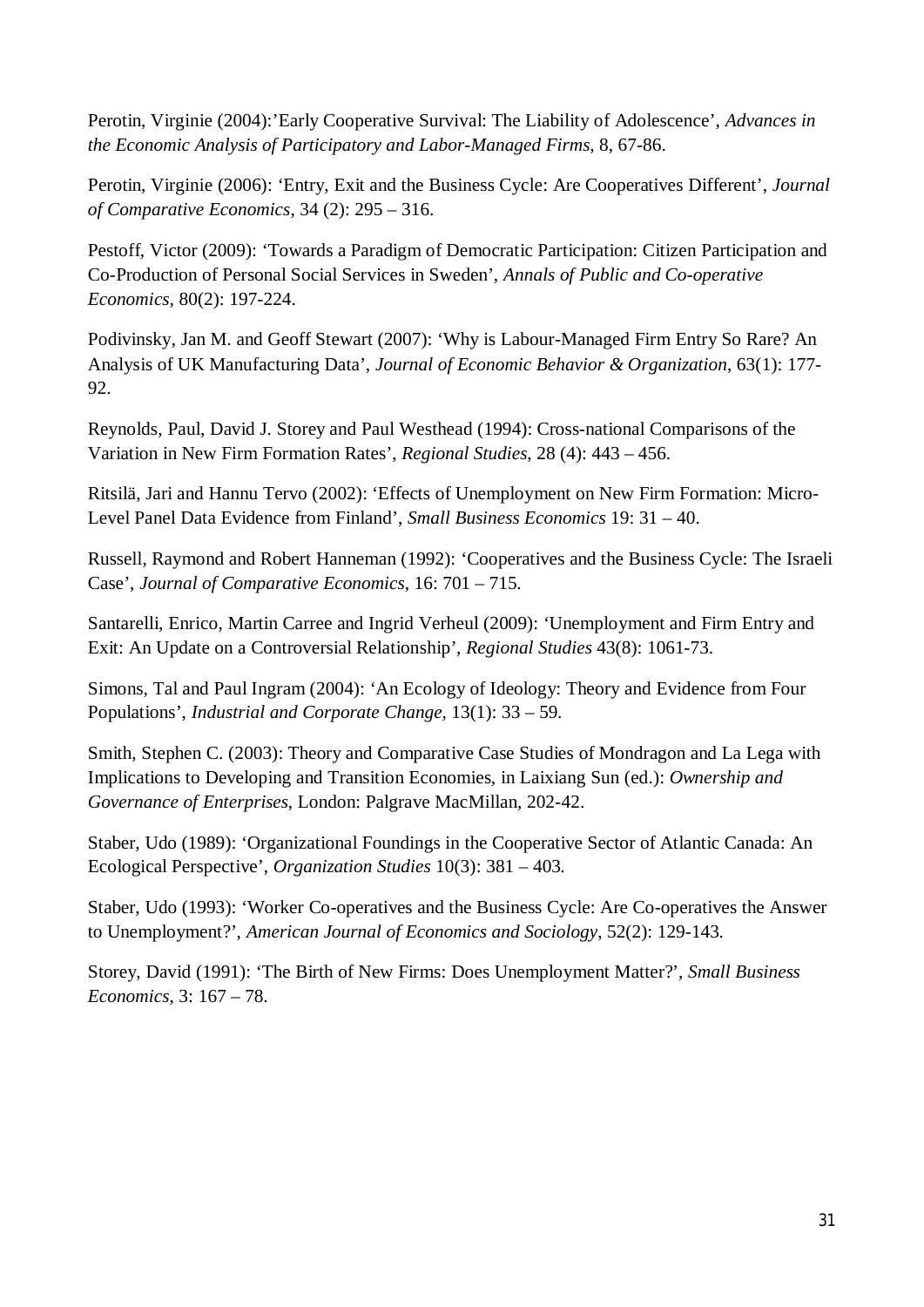# TABLES

# Table 1: Co-operative formation total, by year

| Year  | Infrastructure | Worker co-     | Other co-  | All  |
|-------|----------------|----------------|------------|------|
|       | co-operatives  | operatives     | operatives |      |
| 1988  | 18             | 3              | 15         | 34   |
| 1989  | 36             | $\mathbf{1}$   | 15         | 52   |
| 1990  | 55             | $\overline{0}$ | 21         | 76   |
| 1991  | 58             | $\mathbf{1}$   | 13         | 72   |
| 1992  | 43             | $\mathbf{1}$   | 13         | 57   |
| 1993  | 42             | $\overline{4}$ | 21         | 67   |
| 1994  | 33             | 25             | 17         | 75   |
| 1995  | 25             | 61             | 39         | 125  |
| 1996  | 28             | 84             | 60         | 172  |
| 1997  | 28             | 153            | 74         | 255  |
| 1998  | 37             | 129            | 98         | 264  |
| 1999  | 30             | 112            | 79         | 221  |
| 2000  | 52             | 135            | 73         | 260  |
| 2001  | 29             | 61             | 41         | 131  |
| 2002  | 37             | 72             | 33         | 142  |
| 2003  | 86             | 84             | 72         | 242  |
| 2004  | 60             | 99             | 41         | 200  |
| 2005  | 55             | 90             | 40         | 185  |
| Total | 752            | 1115           | 765        | 2632 |

Source: National Board of Patents and Registrations of Finland, author's calculations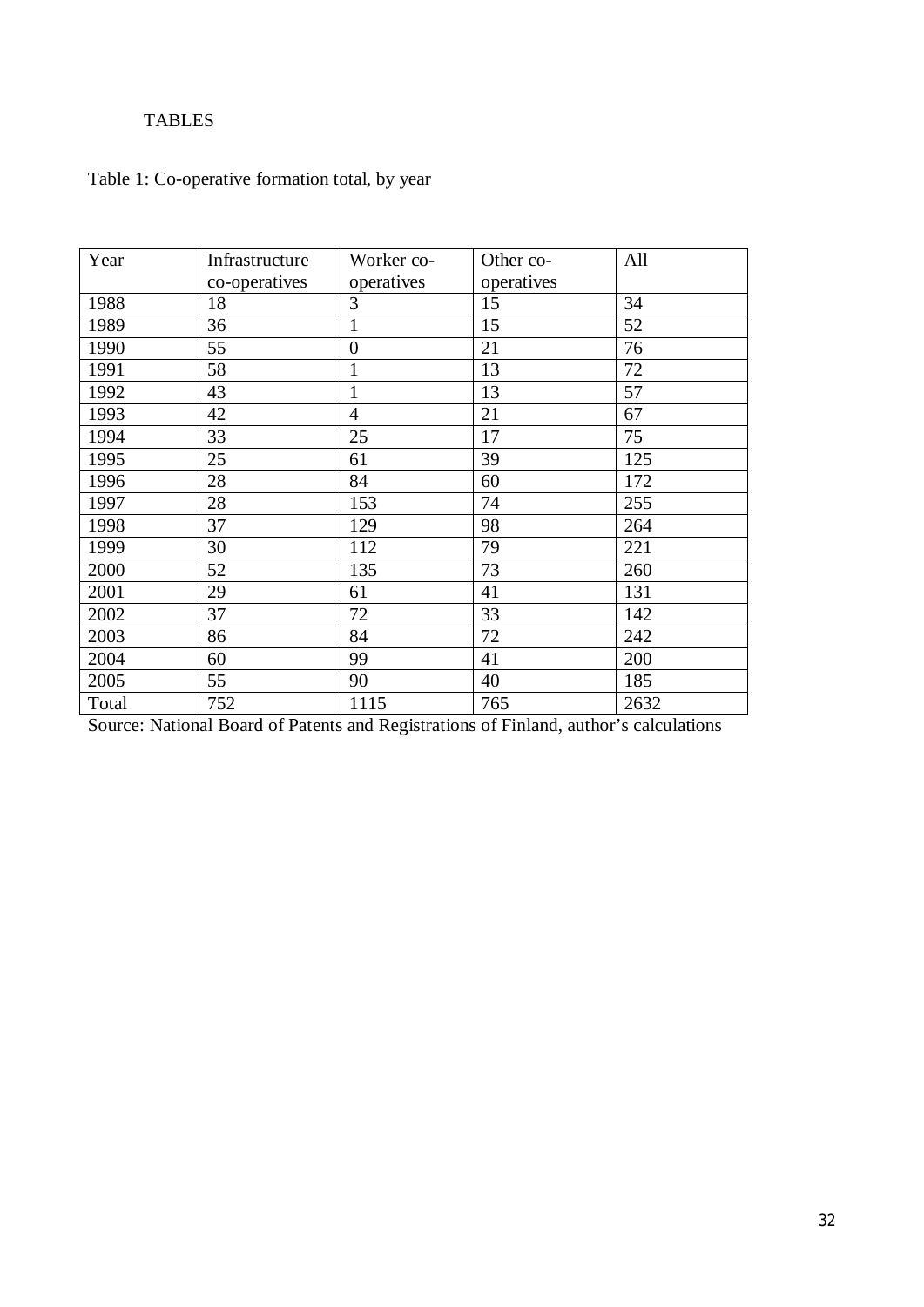# Table 2: Summary statistics

| Variable           | Mean    | Standard  | Minimum        | Maximum      |
|--------------------|---------|-----------|----------------|--------------|
|                    |         | deviation |                |              |
| Co-operatives      | 0.075   | 0.095     | $\overline{0}$ | 0.657        |
| formed $/ 1,000$   |         |           |                |              |
| persons in labour  |         |           |                |              |
| force              |         |           |                |              |
| Worker co-         | 0.039   | 0.060     | $\overline{0}$ | 0.386        |
| operatives         |         |           |                |              |
| formed $/ 1,000$   |         |           |                |              |
| persons in labour  |         |           |                |              |
| force              |         |           |                |              |
| Conventional       | 9.06    | 2.39      | 4.14           | 31.33        |
| firms formed /     |         |           |                |              |
| $1,000$ persons in |         |           |                |              |
| labour force       |         |           |                |              |
| Unemployment       | 16.37   | 5.60      | 1.66           | 32.94        |
| rate, %            |         |           |                |              |
| Population         | $-0.44$ | 0.95      | $-3.88$        | 3.15         |
| growth, %          |         |           |                |              |
| Proportion of      | 11.98   | 7.75      | 0.16           | 37.93        |
| agricultural       |         |           |                |              |
| workforce, %       |         |           |                |              |
| Proportion of      | 20.50   | 8.23      | 1.89           | 41.86        |
| manufacturing      |         |           |                |              |
| workforce, %       |         |           |                |              |
| Number of          | 55.43   | 8.94      | 35.60          | 96.18        |
| establishment      |         |           |                |              |
| relative to 1,000  |         |           |                |              |
| income earners     |         |           |                |              |
| Population         | 46.57   | 166.93    | 0.51           | 1279.91      |
| density            |         |           |                |              |
| (inhabitants/      |         |           |                |              |
| square             |         |           |                |              |
| kilometre)         |         |           |                |              |
| Number of co-      | 0.26    | 0.23      | $\overline{0}$ | 1.51         |
| operatives         |         |           |                |              |
| relative to 1,000  |         |           |                |              |
| income earners     |         |           |                |              |
| Presence of co-    | 0.24    | 0.43      | $\overline{0}$ | $\mathbf{1}$ |
| operative          |         |           |                |              |
| advisory services  |         |           |                |              |
|                    |         |           |                |              |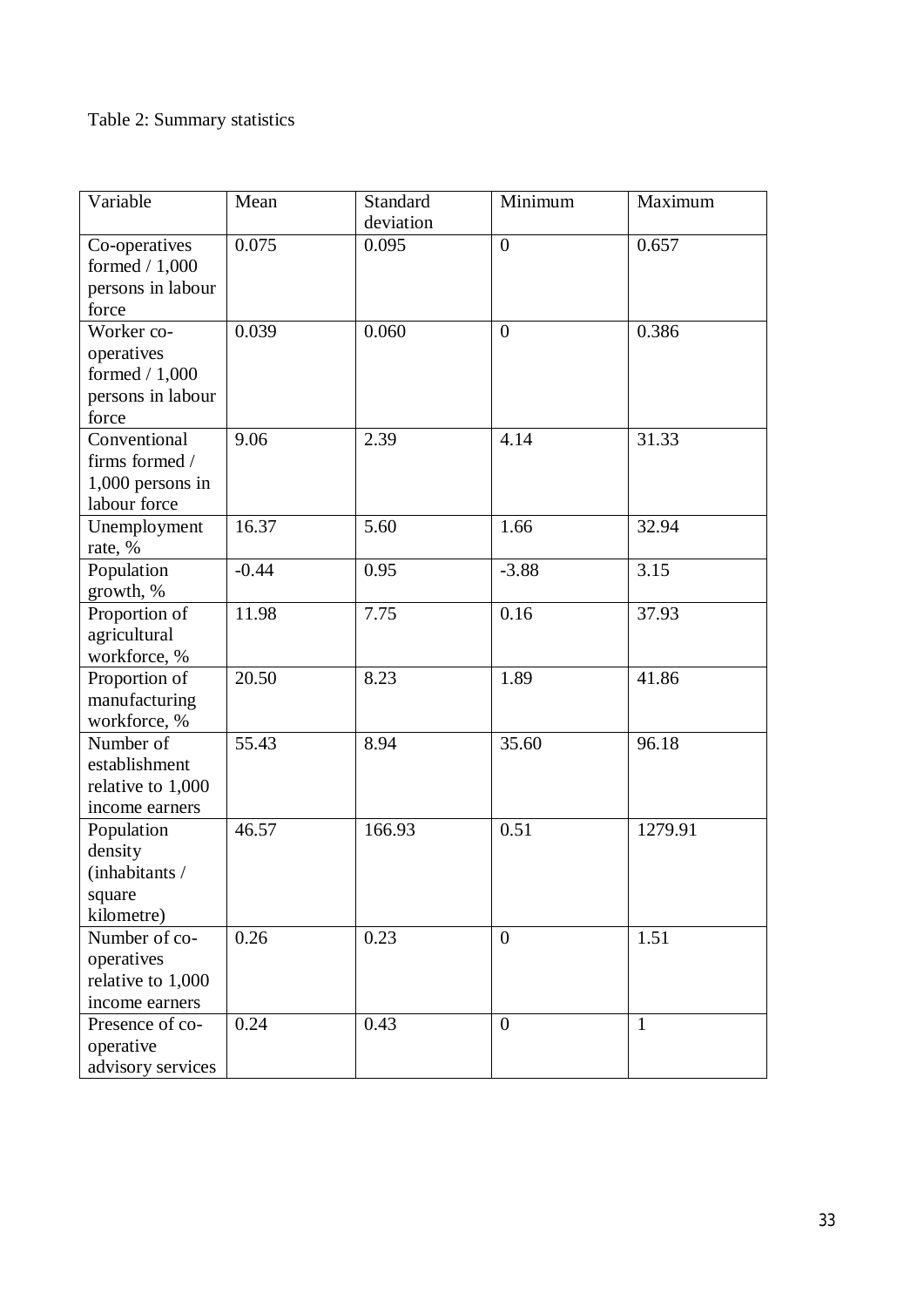Table 3: The determinants of formation of co-operatives and conventional firms, Tobit crosssectional estimates

|                 | (1) Co-operatives formed | (2) Worker co-operatives | (3) Conventional |
|-----------------|--------------------------|--------------------------|------------------|
|                 | per 1,000 persons in     | formed per 1,000 persons | firms formed per |
|                 | labour force             | in labour force          | 1,000 persons in |
|                 |                          |                          | labour force     |
| Unemployment    | $0.0083***$              | $0.0056***$              | $-0.115*$        |
| rate            | (0.0023)                 | (0.0021)                 | (0.062)          |
|                 | [0.0054]                 | [0.0026]                 |                  |
| Population      | 0.011                    | 0.011                    | $0.386**$        |
| growth          | (0.0079)                 | (0.0084)                 | (0.154)          |
|                 | [0.0070]                 | [0.0052]                 |                  |
| Agricultural    | 0.00086                  | $-0.0012$                | 0.012            |
| population      | (0.0013)                 | (0.0011)                 | (0.023)          |
|                 | [0.00056]                | $[-0.00058]$             |                  |
| Manufacturing   | $-0.00039$               | $-0.00057$               | $-0.060***$      |
| population      | (0.00099)                | (0.00080)                | (0.021)          |
|                 | $[-0.00026]$             | $[-0.00027]$             |                  |
| Establishments  | 0.00075                  | $-0.00064$               | $0.110***$       |
| / income        | (0.00072)                | (0.0010)                 | (0.026)          |
| earners         | [0.00049]                | $[-0.00027]$             |                  |
| Population /    | 0.000012                 | 0.000022                 | $-0.00028$       |
| square          | (0.00034)                | (0.000031)               | (0.0016)         |
| kilometre       | [0.00]                   | [0.000011]               |                  |
| Co-operatives / | $0.085*$                 | 0.021                    | 1.063            |
| income earners  | (0.047)                  | (0.036)                  | (0.700)          |
|                 | [0.055]                  | [0.010]                  |                  |
| Co-operative    | $\overline{0.022*}$      | $0.034***$               | 0.193            |
| advisory        | (0.012)                  | (0.010)                  | (0.124)          |
| services        | [0.015]                  | [0.017]                  |                  |
| F-statistic     | $7.08***$                | 4.77***                  | 44.13***         |

Notes:

- 1) The cells give parameter coefficients, standard errors (in round brackets) and the marginal effect on the dependent variable.
- 2) Standard errors have been corrected for region-level clustering.
- 3) Significance levels: \*\*\*  $1\%$ ; \*\*  $5\%$ ; \*  $10\%$ .
- 4) All explanatory variables have been lagged by one year.
- 5) The model includes year dummies.